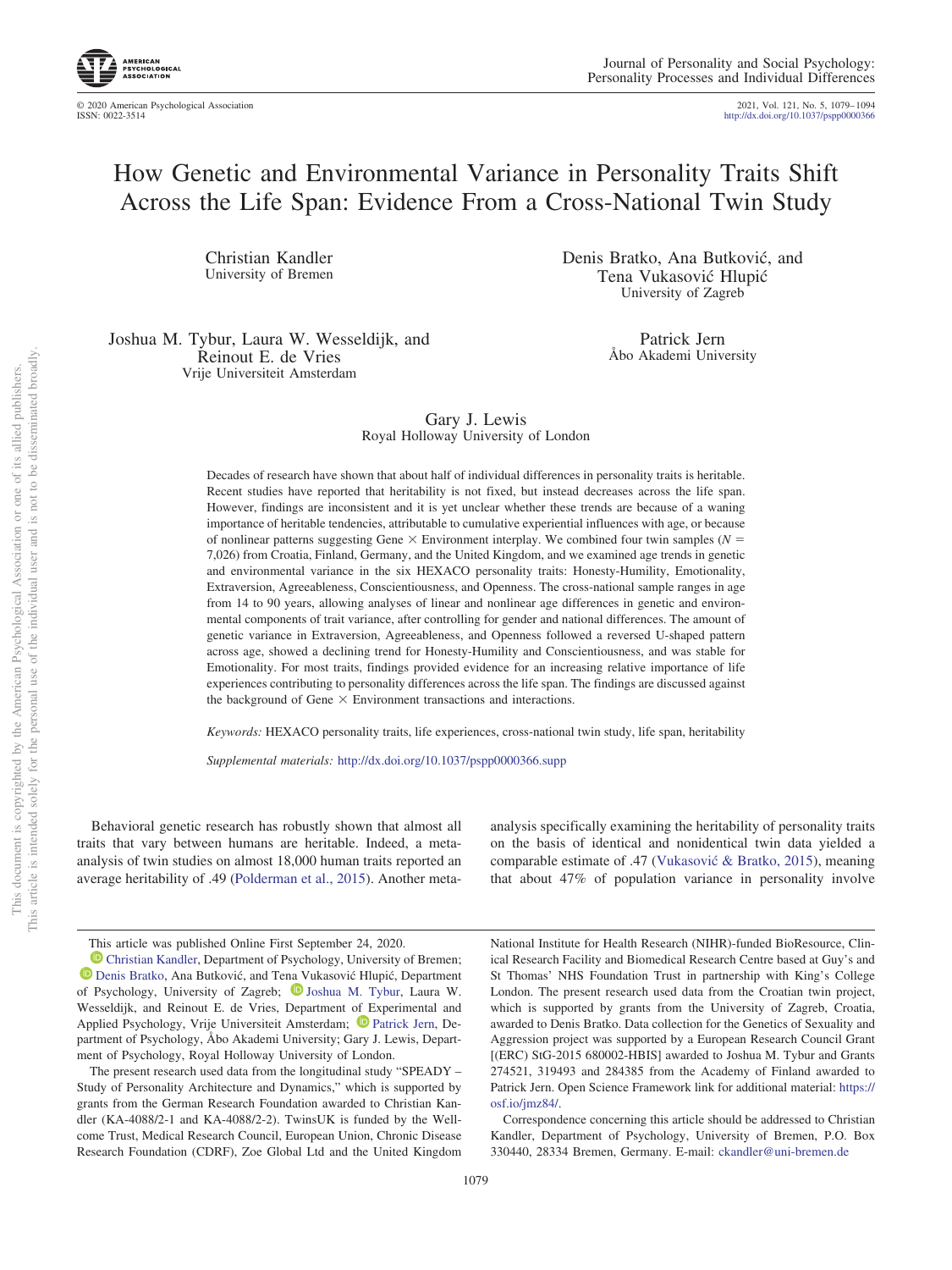genetic contributions, with the remaining personality differences primarily attributable to individual life experiences and error of measurement. When taking random and nonrandom error of measurement into account, the heritability estimates typically exceed .50 (Kandler & Papendick, 2017; Kandler, Richter, & Zapko-Willmes, 2017; Riemann, Angleitner, & Strelau, 1997).

Substantial heritability, however, does not imply immutability across the life span. A sizable literature shows that genetic influences wax and wane across the life span depending on the trait in question (Plomin, DeFries, Knopik, & Neiderhiser, 2016) with different implications for underlying developmental processes (Briley et al., 2019). The existing evidence for personality traits is equivocal, with some work reporting less support for shifting genetic and environmental contributions across the life span (e.g., Loehlin & Martin, 2001), and more recent studies providing evidence for shifts, though the specific nature of these shifts is inconsistent across studies (Briley & Tucker-Drob, 2014; Kandler & Papendick, 2017). The current study was designed to clarify this inconsistency by estimating linear and nonlinear age trends in genetic and environmental contributions to the variance in personality traits across the life span in a large-scale cross-national twin sample.

## **Explanations for Genetic and Environmental Variance**

Describing the potential explanations for estimates of genetic and environmental variance in traits can help us understand why genetic and environmental contributions might shift over the life span. Estimates of genetic variance could reflect individual differences in people's molecular genetic makeup. Despite substantial heritability estimates for personality traits based on quantitative genetic (e.g., twin) designs, large-scale genome-wide associations studies (GWAS) have struggled to identify any single gene that accounts for more than 1% of the variance in complex personality traits (de Moor et al., 2012; Lo et al., 2017). Several explanations for this so-called *missing heritability problem* have been discussed (Maher, 2008; Plomin, 2013), such as a small number of rare within-population genetic variants with large effects, a large number of multiple genetic variants with very small main effects, or multiple interactions across different gene loci (see online Supplement Material A for a more in-depth discussion). Analogously, only tiny main effects of specific environmental factors (e.g., work life, social experiences, life events, etc.) on personality have been identified (Bleidorn et al., 2020; Bleidorn, Hopwood, & Lucas, 2018; Turkheimer & Waldron, 2000), pointing to a comparable missing "environmentality" problem.

Solving the puzzle of very small main effects of specific genes and certain events on personality requires recognizing that genetic and environmental influences are intricately interwoven. As a result, contributions of genetic factors and life experiences—and, thus, estimates of genetic and environmental variance components—may vary across the life span (Bleidorn, Kandler, & Caspi, 2014; Briley, Livengood, & Derringer, 2018; Kandler & Zapko-Willmes, 2017). For example, different life stages and individual living conditions provide different opportunities for heritable individual tendencies to arise. Increasing opportunities allow more scope for unfolding, whereas narrow boundaries typically attenuate genetic contributions (Briley et al., 2019). Similarly, environmental influences are dependent on genetic sensitivities (Belsky &

Pluess, 2009). Thus, environmental influences vary as a function of genetic differences and vice versa. Effects of these so-called Gene  $\times$  Environment interactions can change across the life span with changing sensitivity toward experiences and changing environmental opportunities.

#### **Age Trends in Genetic and Environmental Variance**

Quantitative reviews have provided evidence for shifts in genetic and environmental contributions to personality differences across the life span (Briley & Tucker-Drob, 2014; Kandler, 2012): genetic contributions appear to decrease relative to environmental ones. Such patterns could result from the individual opportunities and life experiences that accumulate with personality maturation across the life span. Consequently, environmental variance is expected to increase, whereas genetic variance remains constant (Hypothesis 1). As a consequence, heritability estimates (i.e., the relative genetic contribution to the trait variance) would decline with age.

Environmental factors can reduce the unfolding of genetic differences by constraining an individual's opportunities for expression or prompting scripted behaviors or normative pressure to behave in a specific way within specific social roles (e.g., in family or at work). Environmental factors can even influence gene expression by switching on and off the genetic activity without altering the genome, a phenomenon known as environmentally modified epigenetic regulation (Shah et al., 2014). Such influences can be viewed as Gene  $\times$  Environment interaction effects, because they regulate the genetic unfolding and sensitivity to environmental influences. Cumulative intraindividual epigenetic changes that arise during the human life course (*epigenetic drift*) have been found to be primarily driven by environmental factors not shared by twins reared together (Tan et al., 2016). Hence, increasing epigenetic differences between genetically identical individuals (monozygotic twins) must be environmental. As a consequence of those Gene  $\times$  Environment interactions, genetic contributions to the variance are expected to decrease across the life span, whereas environmental variance is expected to increase (Hypothesis 2).

A meta-analysis of 20 longitudinal behavior genetic studies found evidence for nonlinear declines in genetic variance relative to increases in environmental variance, with more pronounced declines during childhood and adolescence (Briley & Tucker-Drob, 2014). In contrast, a more recent review (Kandler & Papendick, 2017), which was partly based on a different and newer set of longitudinal and age-group studies, did not find the sharp decline in younger ages, but rather increases of heritability estimates between childhood and young adulthood. There are several methodological explanations for the inconsistent results between these quantitative reviews (see also online Supplemental Materials B for a more in-depth discussion), leading to the conclusion that the discrepancies can only be resolved by assessing personality in different age groups using the same instrument and ensuring measurement invariance across age (i.e., capturing the same personality constructs in different age groups).

Two large-scale twin studies (Kandler, Waaktaar, Mõttus, Riemann, & Torgersen, 2019; Mõttus et al., 2019) using different rater perspectives and invariant personality measures yielded evidence for *increasing* genetic differences relative to environmental differences until adolescence. This finding is in line with the idea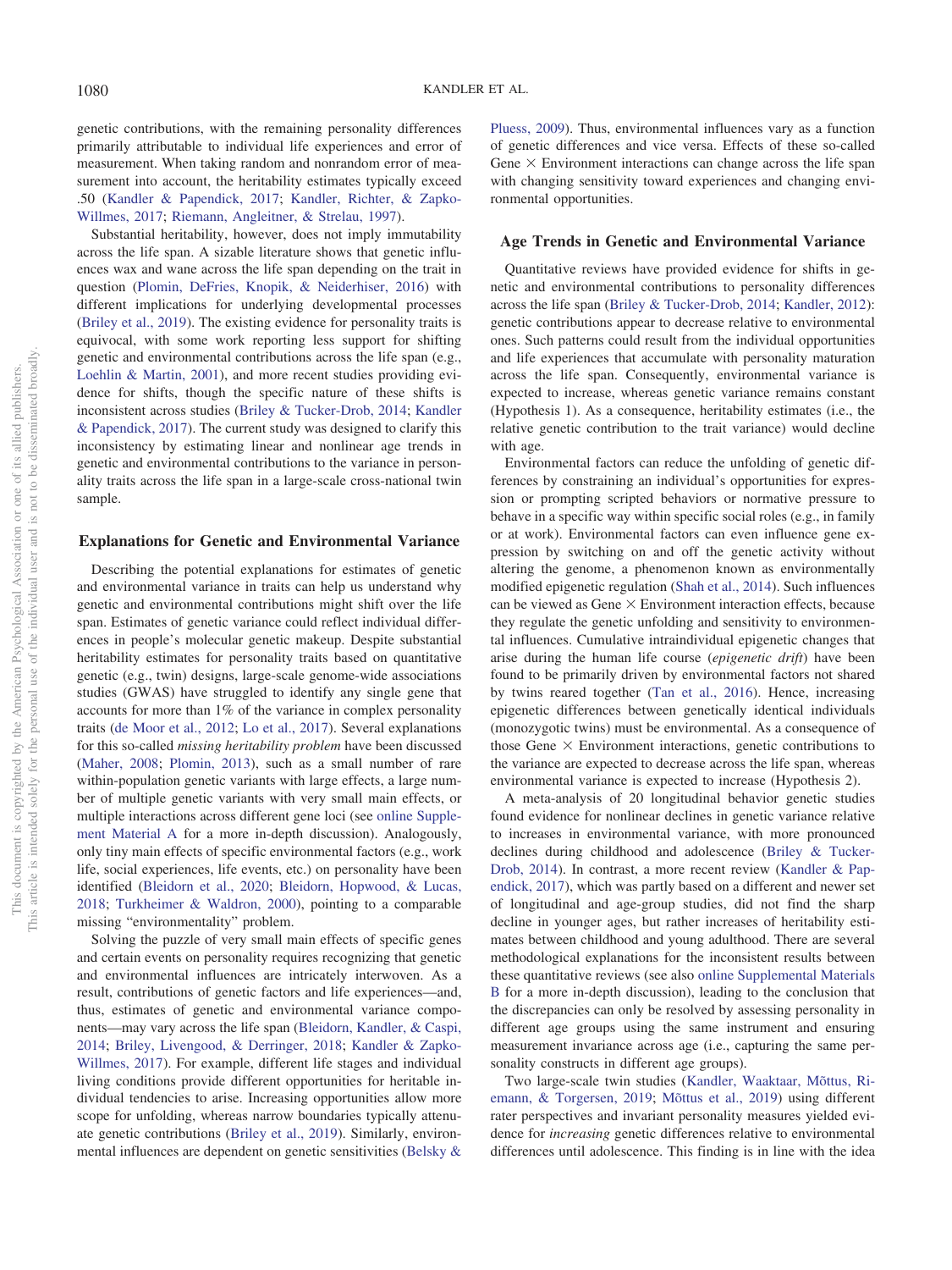that young people are challenged with identity formation and niche picking (McAdams, 2015; Scarr, 1992). They select or avoid and create or manipulate environments to increase person-environment fit. Such dynamic Gene  $\times$  Environment transactions over time would amplify initial genetic differences in personality traits with increasing age (Scarr & McCartney, 1983). A longitudinal twin family study, however, showed that increasing genetic variance was because of an accumulation of novel genetic factors that come to play during adolescence rather than an amplification of initial genetic differences (Kandler, Waaktaar, et al., 2019). This could be because of the activation and deactivation of genetic variants during development. The authors argued that estimates of novel genetic factors during adolescence may also reflect interactions between genetic and environmental influences shared by twins, which would be captured in the estimate of genetic effects, if not directly estimated (see Purcell, 2002; for mathematical derivations). Shared opportunities to unfold their partly heritable personality in a very similar way are more probable by adolescent twins reared together.

After moving out of the parental home, twin siblings' experiences diverge and more opportunities are likely unshared within twin pairs. As a consequence, interactions between genetic factors and nonshared environmental influences should accumulate across adulthood. If not directly estimated, such interaction effects would be captured in the estimate of nonshared environmental contributions (Purcell, 2002). Taken together, recent studies (Kandler, Waaktaar, et al., 2019; Mõttus et al., 2019) indicated a nonlinear reversed U-shaped—age trend of the genetic component with a peak in young adulthood beyond a constant increase of environmental contributions across the entire life span (Hypothesis 3).

In summary, the literature provides three plausible explanations for declines in the heritability of personality across age (vs. null hypothesis: no age-related heritability decline; see Figure 1). According to the idea that individual life experiences accumulate with personality maturation across the life span (Hypothesis 1), environmental variance should increase, resulting in increasing trait differences. Increasing environmental pressure against innate differences and epigenetic drift (Hypothesis 2), however, should additionally come along with a continuous decline in genetic variance with age, resulting in more balanced trait differences. A reversed U-shaped genetic variance pattern with a peak in young adulthood could reflect interactions between genetic and environmental influences shared by twins during childhood and adolescence and interactions between genetic and nonshared environmental factors in adulthood (Hypothesis 3), resulting in increasing trait variance in younger ages but balanced trait differences thereafter.

#### **Aims of the Present Study**

Most previous behavior genetic studies relied on specific personality trait concepts (see Johnson, Vernon, & Feiler, 2008, for an overview), such as those included in Eysenck's three-dimensional Psychoticism-Extraversion-Neuroticism model (Eysenck & Eysenck, 1985), Tellegen's hierarchical personality trait model (Tellegen & Waller, 2008), or the Big Five/Five-Factor Model (B5/ FFM; McCrae & John, 1992). Few behavior genetic studies on personality trait dimensions, so far, were based on the HEXACO framework, which is built upon the very same psycholexical approach that have yielded the B5/FFM, but which has yielded a



*Figure 1.* Illustration of four hypotheses on potential age trends of genetic and environmental variance in personality traits across the life span. Hypothesis 0: No age differences; Hypothesis 1: Increasing environmental component; Hypothesis 2: Declining genetic variance and increasing environmental variance; Hypothesis 3: Increasing environmental variance and reversed U-shaped age trend for the genetic variance with a peak in young adulthood. See the online article for the color version of this figure.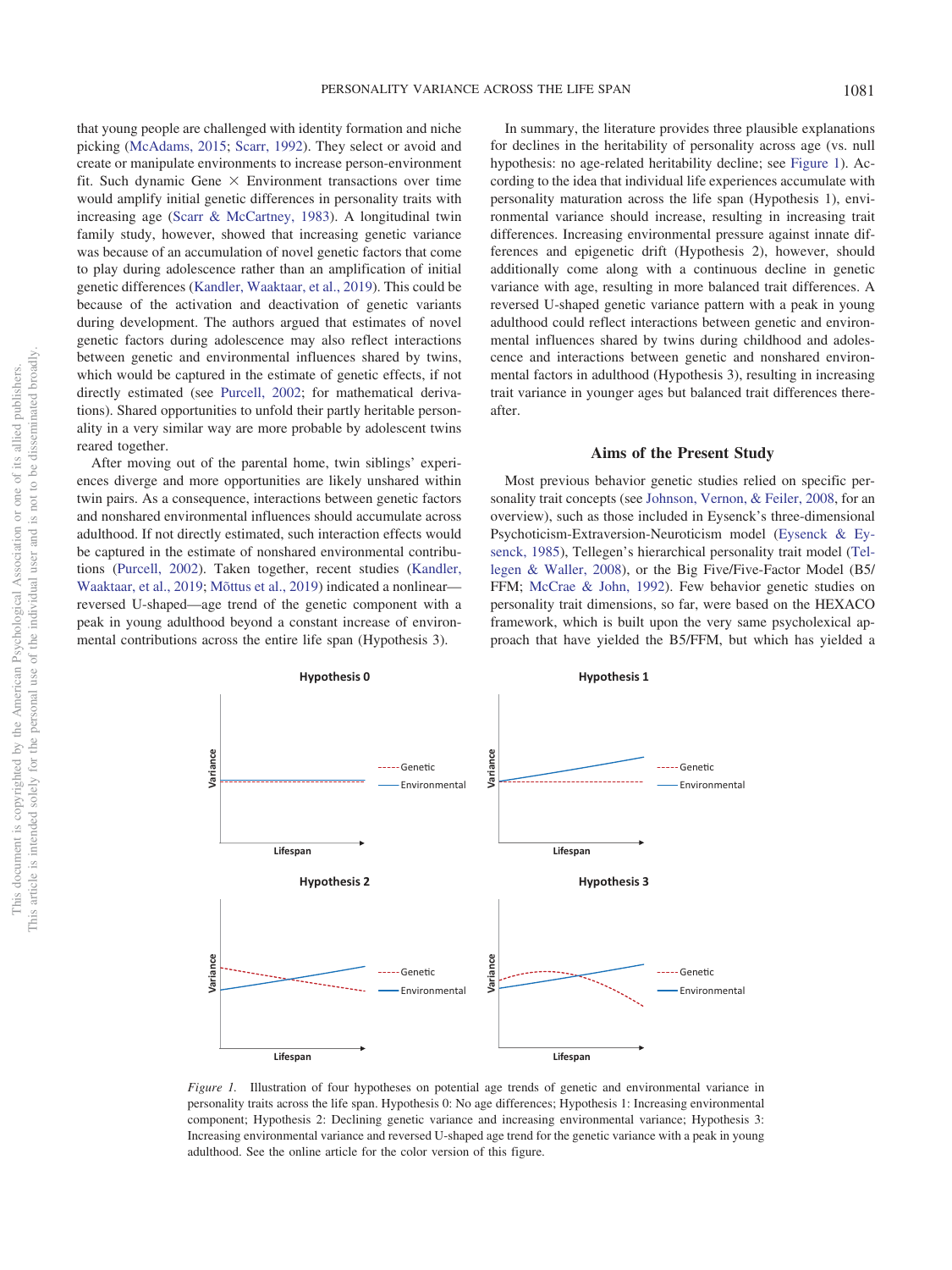maximum set of six cross-culturally replicable personality trait dimensions rather than five (Ashton & Lee, 2007; Ashton, Lee, & de Vries, 2014): Honesty-Humility, Emotionality, Extraversion, Agreeableness, Conscientiousness, and Openness.

Although there is substantial construct-related and structural overlap between the B5/FFM and the HEXACO framework, the inclusion of a sixth personality dimension Honesty-Humility leads to different architectures of HEXACO Agreeableness and Emotionality when compared with their B5/FFM counterparts (i.e., Agreeableness and Emotional Stability vs. Neuroticism; see Ashton & Lee, 2020). In short, HEXACO Agreeableness and Emotionality are rotated versions of their B5/FFM counterparts, such that HEXACO Agreeableness contains lack of irritability content associated with B5/FFM Emotional Stability, and HEXACO Emotionality contains sentimentality content associated with B5/FFM Agreeableness. Furthermore, some content associated with B5/FFM Agreeableness is shifted to Honesty-Humility in the HEXACO framework. Currently, we know relatively little about genetic and environmental contributions to individual differences in HEXACO personality traits, and the few existing studies did not address age trends in genetic and environmental variance (Kandler, Richter, & Zapko-Willmes, 2019; Lewis & Bates, 2014; Veselka et al., 2009).

In addition, most previous studies were restricted in age range and used different methods and measurement instruments to capture personality traits in different ages, leading to inconsistenties of age effects on genetic and environmental components of personality traits (Briley & Tucker-Drob, 2014; Kandler & Papendick, 2017). In summary, the state of the literature calls for a systematic, genetically informative study with a large sample size and age range based on the same well-established measure of personality.

In the current study, we combined data from four twin studies on the HEXACO framework. We examined which of the potential patterns of age trends in genetic and environmental variance in personality traits fit the data best (see Figure 1). The data stem from four European countries (Croatia, Finland, Germany, and United Kingdom), encompassing more than 7,000 twins spanning an age range of 14 to 90 years. These data allowed an examination of linear and nonlinear age trends in genetic and environmental sources in personality differences from adolescence to old age.

## **Method**

## **Participants and Procedure**

For the current investigation, which was not preregistered, we combined data sets from four twin samples collected in four different nations. Table 1 provides an overview of the sample demographics. The combined sample includes 3,008 monozygotic (MZ) and 4,018 dizygotic (DZ) twins. The sample includes more women than men, with the ratio of men to women varying across national subsamples and twin zygosity. Further, the samples vary in their age means, variances, and ranges, with the Croatian sample only encompassing late adolescents and young adults and the U.K. sample mainly containing women in middle and higher age of life. We accounted for these unbalanced distributions (see Initial and Preparatory Analyses for more details).

**Ethics statement.** All specific study projects were approved by research ethics review boards. Data collection involved no invasive procedures. Participants were informed that participation was voluntary and that they were free to terminate their participation at any time without giving a reason. All participants provided written, informed consent in accordance with the Declaration of Helsinki and EU data protection rules before responding to the surveys.

**Croatian sample.** The Croatian data stem from a populationbased twin sample across six birth cohorts. The sample was formed in several steps. First, the National Centre for External Evaluation of Education (NCEEE) was contacted. Following preliminary agreement, a contract was signed between the principal investigator (Professor Denis Bratko) and the NCEEE to secure the confidentiality of participants' personal contact details. Since NCEEE yearly administers exams based on which national standards of students' academic achievement are evaluated (State Matura Exams), potential twin pairs were identified based on the algorithm administered to six cohorts—school years 2009/2010 to 2014/

Table 1

| Croatian  | Finnish   | German    | U.K.             | Total sample |
|-----------|-----------|-----------|------------------|--------------|
| 830       | 2.816     | 1,142     | 2,238            | 7,026        |
| 306       | 879       | 312       | 149              | 1,646        |
| 524       | 1,937     | 830       | 2,089            | 5,380        |
| 47        | 135       | 50        | 40               | 272          |
| 100       | 414       | 171       | 547              | 1,232        |
| 45        | 120       | 57        | 31               | 253          |
| 101       | 369       | 195       | 494              | 1,159        |
| 122       | 370       | 98        | 7                | 597          |
| 22.15     | 28.44     | 38.99     | 64.73            | 40.97        |
| $19 - 28$ | $18 - 45$ | $14 - 88$ | $26 - 90$        | $14 - 90$    |
| 22.03     | 28.43     | 35.43     | 66.74            | 32.05        |
| $19 - 25$ | $18 - 45$ | $14 - 84$ | $35 - 90$        | $14 - 90$    |
| 22.22     | 28.46     | 40.33     | 64.59            | 43.70        |
| $19 - 28$ | $18 - 45$ | 14-88     | $26 - 90$        | $14 - 90$    |
|           |           |           | Study subsamples |              |

*Note*.  $MZ = monozygotic$ ;  $DZ = dizygotic$ .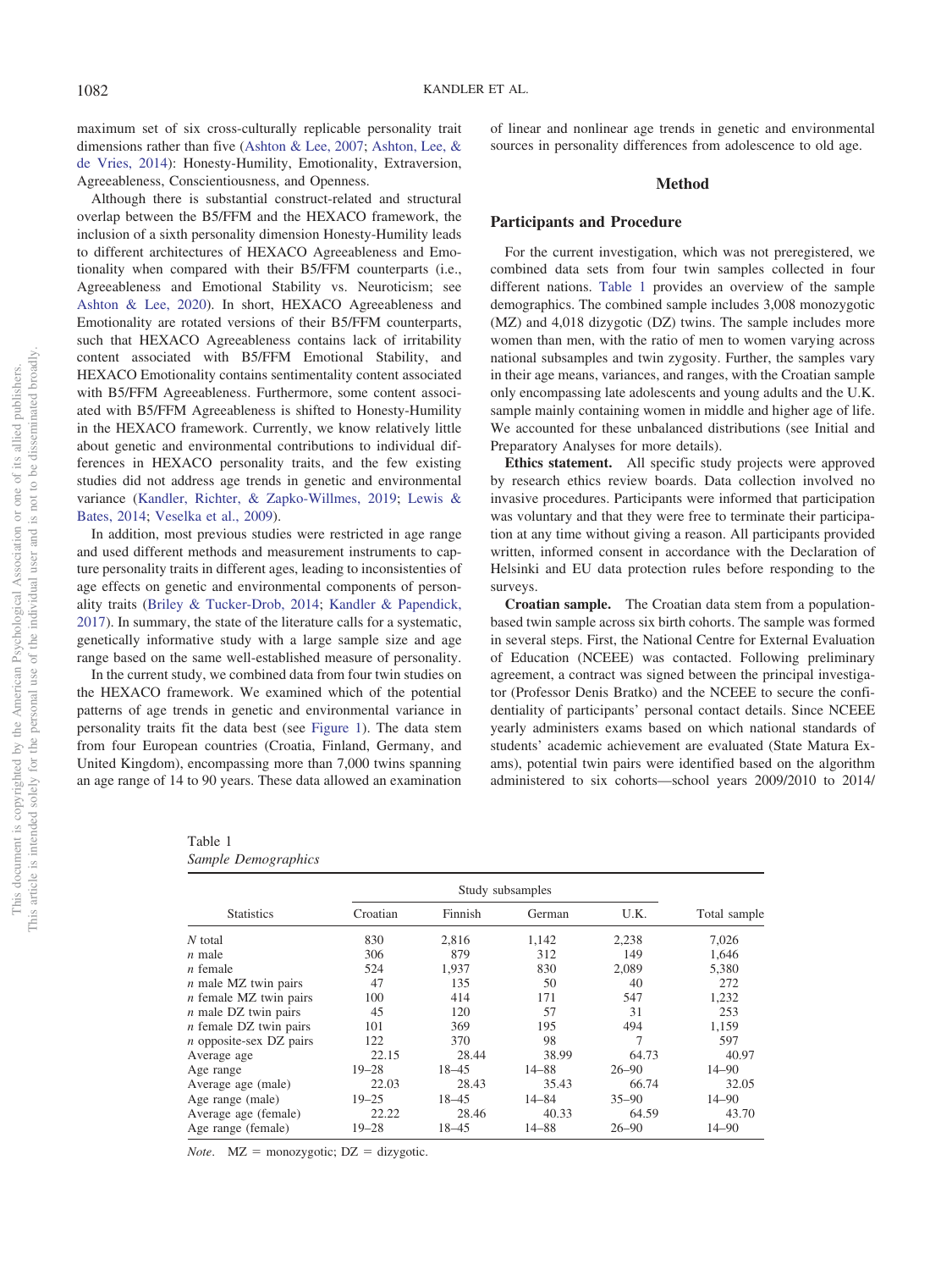ipants did not want to participate and/or did not allow their NCEEE identification data to be used in the study, they could

contact the researchers by postal mail, SMS, or e-mail and request deletion from the database. These persons were not contacted again. A set of questionnaires was sent to 2,649 individual twins together with an additional empty, stamped and return-addressed envelope. A total of 836 individual twins provided written consent to participate in the study and returned the questionnaires. The dataset used in this research is available as anonymized scientific use file after sending a research proposal to the principal investigator. The Ethics Review Board of the Department of Psychology, Faculty of Humanities and Social Sciences, University of Zagreb reviewed and approved the research plan describing the data collection procedure.

2015. This resulted in a dataset of 3,026 potential individual twins. At this time, researchers were only given access to contact information. Potential twin pairs received a postal letter inviting them to participate in the study, describing study goals, procedures, and voluntary participation with no compensation. If potential partic-

**Finnish sample.** The Finnish data stem from Genetics of Sexuality and Aggression (GSA) Project. Contact information for Finnish twins and their siblings were drawn from the Central Population Registry in Finland with more than 33,000 addresses. Only those who live in Finland were invited by letters in November 2018 to respond to an online survey and provide agreements for data collection, which concluded in the first week of January 2019. All participants were offered entry into a raffle that contained 40 gift vouchers to a Finnish network of companies operating in the retail and service (e.g., restaurants, petrol stations, and hotels) sectors worth €100 each as prizes. In total, 9,564 individuals (6,965 twins and 2,592 siblings, seven unknown) responded, resulting in a total response rate of 29%, with 9,319 (97%) respondents giving consent for the use of their data for scientific purposes. The current analysis includes the 2,816 participants who provided HEXACO data and were members of complete twin pairs. Further details regarding the sample, recruitment, and zygosity estimation are provided in Tybur et al. (in press). The Board for Research Ethics of Åbo Akademi University in Turku, Finland, reviewed and approved the GSA project.

**German sample.** The German twin sample was collected between January 2016 and January 2018 as genetically informative data of the Study of Personality Architecture and Dynamics (SPeADy). Different strategies were used for the recruitment of twins, such as media calls, attending twin club meetings, and getting contact details from registration offices or former twin studies. The sample cannot be treated as population-based, but it can be seen as heterogeneous with respect to age, gender, family status, and educational level (see Kandler, Penner, Richter, & Zapko-Willmes, 2019, for more details on the recruitment procedure and sample characteristics). All participating twins provided an informed consent and contributed data via an online survey or mailed questionnaires. After both twins of a pair had filled out the forms and questionnaires, they received a personality profile and a €10 voucher for compensation. Contact details and research data were entered into different databases. Research data are available as anonymized scientific use file on request. The Ethics Committee of the Bielefeld University and Medical School Hamburg, Germany, reviewed and approved SPeADy. The twin data were analyzed previously as part of an extended twin family study, but not with respect to age differences (Kandler, Richter, et al., 2019).

**U.K. sample.** The United Kingdom's largest adult twin registry TwinsUK (http://twinsuk.ac.uk/about-us/what-is-twinsuk/) contributed the fourth subsample of twins with personality data (see Moayyeri, Hammond, Hart, & Spector, 2013, for more details). About 2,200 twins of almost 14,000 twins provided selfreports on their personality. The sample contains considerably more women than men. This is because of the fact that women show greater prevalence rates in the TwinsUK initial phenotypes of interest (e.g., osteoporosis and rheumatic diseases). Thus, the U.K. twin sample cannot be seen as population-based with respect to basic demographics. Access to the twin data is possible as scientific use file after sending a proposal form to the data access manager (see https://twinsuk.ac.uk/resources-for-researchers/ access-our-data/ for more details). TwinsUK has ethical approval from the Guys & St Thomas' NHS foundation Trust Ethics Committee. Lewis and Bates (2014) analyzed the twin data against the background of the nature of the hierarchical structure of the HEXACO traits. Age differences, however, were not the focus in this previous study.

## **Statistical Software**

All descriptive statistics and preparatory analyses were done in part with the statistical software packages R 4.0.1 (R Core Team, 2020) and SPSS 26.0 (IBM Corp., 2018). Structural equation model analyses were run using the statistical software package Mx (https://mx.vcu.edu/) and OpenMx (Boker et al., 2011) under R 4.0.1. All statistical analytical scripts are available at the open science framework (https://osf.io/jmz84/). Ethical review does not allow unrestricted open access to the raw data, because the matched twin data structure does not ensure full anonymity, but it does allow the sharing of variance-covariance matrices. Thus, we added matrices for adolescent, young adult, middle adult, and late adult MZ and DZ twins as eight data files to Open Science Framework (OSF). This allows an approximate replication of the patterns described below.

#### **Personality Measures**

Participants completed Croatian, Finnish, German, or English versions of the 60-item HEXACO Personality Inventory–Revised (Ashton & Lee, 2009).<sup>1</sup> This questionnaire is a noncommercial personality instrument available in 30 different language versions (see also http://hexaco.org/hexaco-inventory). It captures the six broad HEXACO personality trait dimensions with 10 items per dimension. Descriptive statistics are presented in online Supplemental Materials C. Given the proposed bandwidth of the HEXACO dimensions capturing a broad spectrum of personality differences, internal reliabilities (McDonald's  $\omega_t$ ) for the six 10item HEXACO composites were acceptable (all  $\geq$  .64) and comparable across national, gender, and four age-group subsamples (see Table 2).

To estimate congruence of factor loadings between subsamples, we ran principal axis factor analyses with promax rotation allow-

<sup>&</sup>lt;sup>1</sup> For Croatian and Finnish twins, the 60-item version was extracted from the longer 100-item HEXACO version, from which data are also available.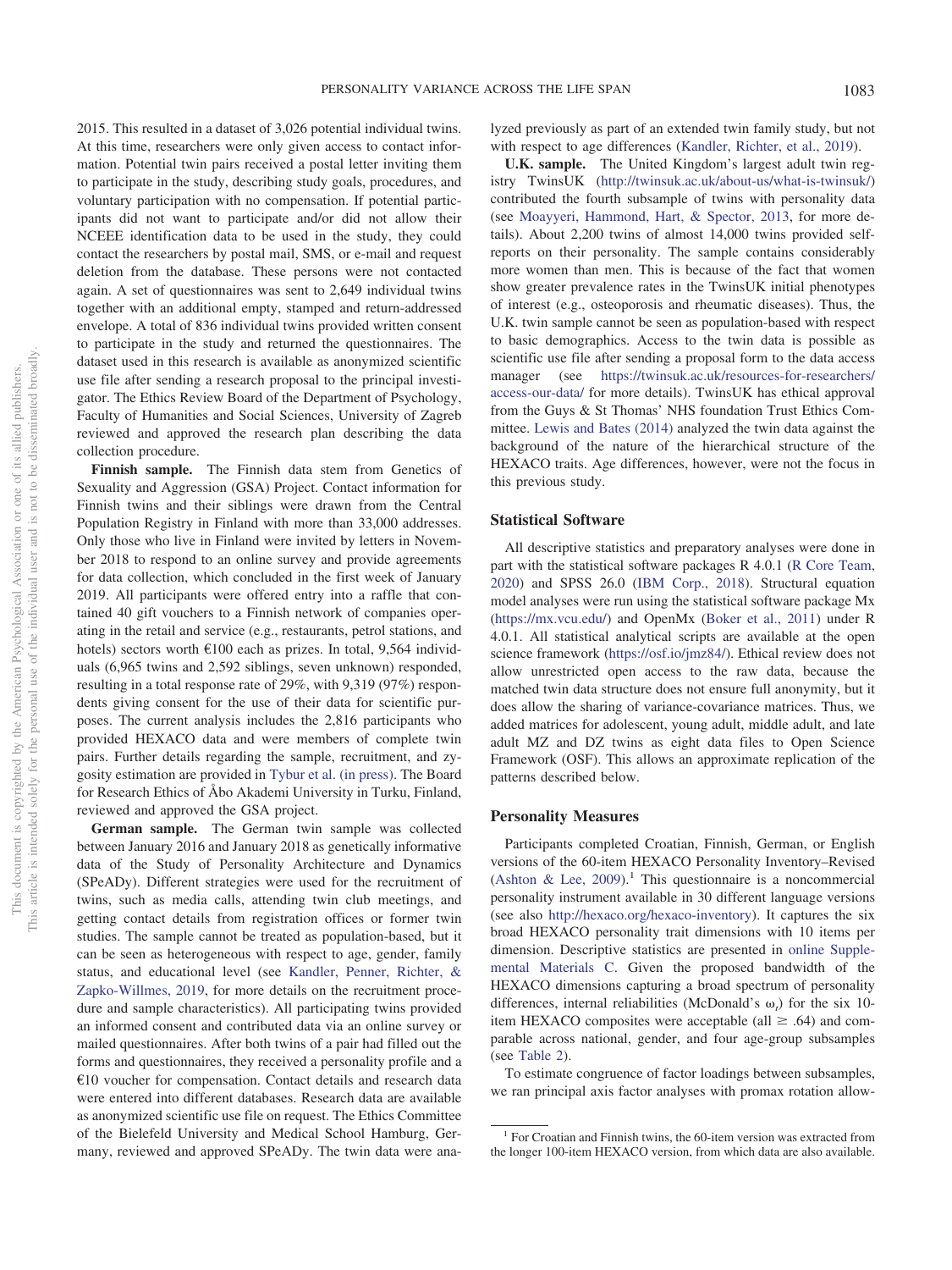Table 2 *Internal Reliability (McDonald's <sup>t</sup> )*

|                              | HEXACO personality trait scores |     |     |     |     |     |  |  |  |  |
|------------------------------|---------------------------------|-----|-----|-----|-----|-----|--|--|--|--|
| Samples                      | HН                              | Em  | eX  | Ag  | Co  | Op  |  |  |  |  |
| Croatian $(n = 830)$         | .75                             | .81 | .81 | .74 | .76 | .81 |  |  |  |  |
| Finnish $(n = 1,142)$        | .75                             | .79 | .85 | .75 | .74 | .79 |  |  |  |  |
| German $(n = 1,142)$         | .72                             | .77 | .80 | .73 | .76 | .71 |  |  |  |  |
| U.K. $(n = 2,238)$           | .64                             | .73 | .76 | .74 | .70 | .75 |  |  |  |  |
| Female $(n = 5,357)$         | .71                             | .73 | .81 | .74 | .72 | .77 |  |  |  |  |
| Male $(n = 1,638)$           | .76                             | .70 | .83 | .72 | .76 | .76 |  |  |  |  |
| Age $\lt 20$ (n = 937)       | .74                             | .78 | .83 | .72 | .77 | .73 |  |  |  |  |
| Age: $20-30$ ( $n = 2,226$ ) | .74                             | .80 | .84 | .75 | .75 | .79 |  |  |  |  |
| Age: 30–65 $(n = 2,492)$     | .71                             | .74 | .82 | .74 | .70 | .77 |  |  |  |  |
| Age $> 65 (n = 1,340)$       | .66                             | .72 | .70 | .72 | .68 | .75 |  |  |  |  |
| Total $(n = 7,026)$          | .73                             | .77 | .82 | .74 | .73 | .76 |  |  |  |  |

*Note*. HH = Honesty-Humility;  $Em = Emotionality$ ;  $eX = Extraversion$ ;  $Ag = Agreeableness$ ;  $Co = Conscientiousness$ ;  $Op = Opennes. McDon$ ald's  $\omega$ , (the proportion of total common variance of items of a personality dimension) was estimated using the open source functions available in the psych package for R (Revelle, 2019).

ing for six factors for each national, gender, and age group subsample. All factor loadings taken from the structure matrix are shown in Table X1 (https://osf.io/jmz84/). Out of 78 coefficients (comparing six HEXACO factors across 13 group comparisons), only six were less than .85, and each of these surpassed .80 (see Table 3). Guided by recommendations that Tucker congruence coefficients surpass  $\phi \geq .85$  (Lorenzo-Seva & ten Berge, 2006), we interpreted factor loadings as invariant across nations and demographic categories.

## **Initial and Preparatory Analyses**

**Age distribution.** As the current study aimed to investigate age differences in the genetic and environmental components in personality differences across the life span, age was the central predictor (or rather moderator) in our analyses. Although age was not equally distributed (see Figure 2), each age year between 14 and 85 years of age had at least 10 twin pairs. Hence, the age distribution was sufficient to analyze differences in genetic and environmental sources of personality.

**Age, gender, and national differences in personality.** Because of the unbalanced distributions of demographic variables, we assessed and controlled for potential confounding factors for age trends, such as the gender and nationality of participants. For this purpose, we first computed three dummy variables capturing national differences. The German group served as reference category, because it encompasses the broadest age range (see Table 1). The three dummy variables indicated if a participant is Croatian or not (1 = Croatian; 0 = other), Finnish or not (1 = Finnish; 0 = other), and United Kingdom or not  $(1 = U.K.; 0 = other)$ . Then, we computed quadratic and cubic age variables as well as an Age  $\times$  Gender interaction variable based on *z*-standardized age and a dichotomous gender variable ( $0 =$  female;  $1 =$  male).

To test for (confounding) effects of gender, nation, and age on personality, we ran multiple regression analyses with a stepwise procedure for each HEXACO dimension. First, the three dummycoded nation variables and gender were included as predictors. Second, we added age to test for linear age effects in the presence of potential confounding national and gender differences. Third, nonlinear age and Age  $\times$  Gender interactions were tested. Results of all six stepwise multiple regression analyses are presented and discussed in detail in online Supplemental Materials D. In short, gender and age differences in personality were in line with previous studies (e.g., Ashton & Lee, 2016). National differences in average levels of personality traits were small and partially attributable to the age differences across the national samples.

Because age and national differences could inflate variance and twin correlations, and gender differences could bias the differences between same-sex and opposite sex twins, we used a regression procedure to correct each HEXACO score for national and gender differences, linear and nonlinear age effects, and the Age  $\times$  Sex interaction (McGue & Bouchard, 1984). Unstandardized residual scores derived from these regressions were used in the following analyses.

**Age, gender, and national differences in trait variance.** Variance in some of the HEXACO dimensions varied across gender and nation (see online Supplemental Materials E for Levene tests for variance homogeneity). Thus, we standardized the above-mentioned residuals within each of the eight gender-bynation groups. This procedure resulted in an average total variance of 1 across nations and sexes, but the trait variance and the genetic and environmental components could vary across age. As a consequence, potential variance inequality across age could not arise from unequal age distributions across the sexes and four nations.

#### **Main Analyses**

To examine how genetic and environmental variance components—and, potentially, total trait variance—vary across ages, we first estimated twin correlations for different age groups. If genetic variance increases in proportion to environmental variance (Hypothesis 3 suggests that this can be expected between adolescence and young adulthood), then either twin correlations should in-

## Table 3

*Factor Congruence (Tucker's φ)* 

|                                | HEXACO personality trait scores |     |     |     |     |     |  |  |
|--------------------------------|---------------------------------|-----|-----|-----|-----|-----|--|--|
| Sample comparisons             | HН                              | Em  | eX  | Ag  | Co  | Op  |  |  |
| Female vs. Male                | .90                             | .91 | .97 | .94 | .94 | .95 |  |  |
| Croatian vs. Finnish           | .95                             | .93 | .96 | .93 | .93 | .93 |  |  |
| Croatian vs. German            | .89                             | .91 | .94 | .92 | .95 | .93 |  |  |
| Croatian vs. U.K.              | .83                             | .89 | .90 | .89 | .90 | .91 |  |  |
| Finnish vs. German             | .91                             | .96 | .95 | .90 | .91 | .94 |  |  |
| Finnish vs. U.K.               | .87                             | .94 | .92 | .85 | .82 | .93 |  |  |
| German vs. U.K.                | .88                             | .94 | .94 | .94 | .92 | .96 |  |  |
| Adolescents vs. young adults   | .95                             | .98 | .98 | .96 | .97 | .96 |  |  |
| Adolescents vs. middle adults  | .93                             | .93 | .95 | .94 | .94 | .88 |  |  |
| Adolescents vs. late adults    | .80                             | .90 | .88 | .92 | .86 | .88 |  |  |
| Young adults vs. middle adults | .96                             | .96 | .97 | .96 | .97 | .94 |  |  |
| Young adults vs. late adults   | .83                             | .93 | .90 | .88 | .84 | .92 |  |  |
| Mid adults vs. late adults     | .88                             | .96 | .95 | .92 | .80 | .95 |  |  |

*Note*. HH = Honesty-Humility;  $Em = Emotionality$ ;  $eX = Extraversion$ ;  $Ag = Agreeableness; Co = Conscientiousness; Op = Opennes; adoles$ cents: age < 20; young adults: age 20-30; middle adults: age 30-65; late adults: age  $> 65$ ; Tucker's  $\phi$  (the cosine of the angle of two vectors of factor loadings of all items on a personality dimension) was estimated on the basis of two different sample vectors of factor loadings of all items on a personality dimension (see Table X1; https://osf.io/jmz84/).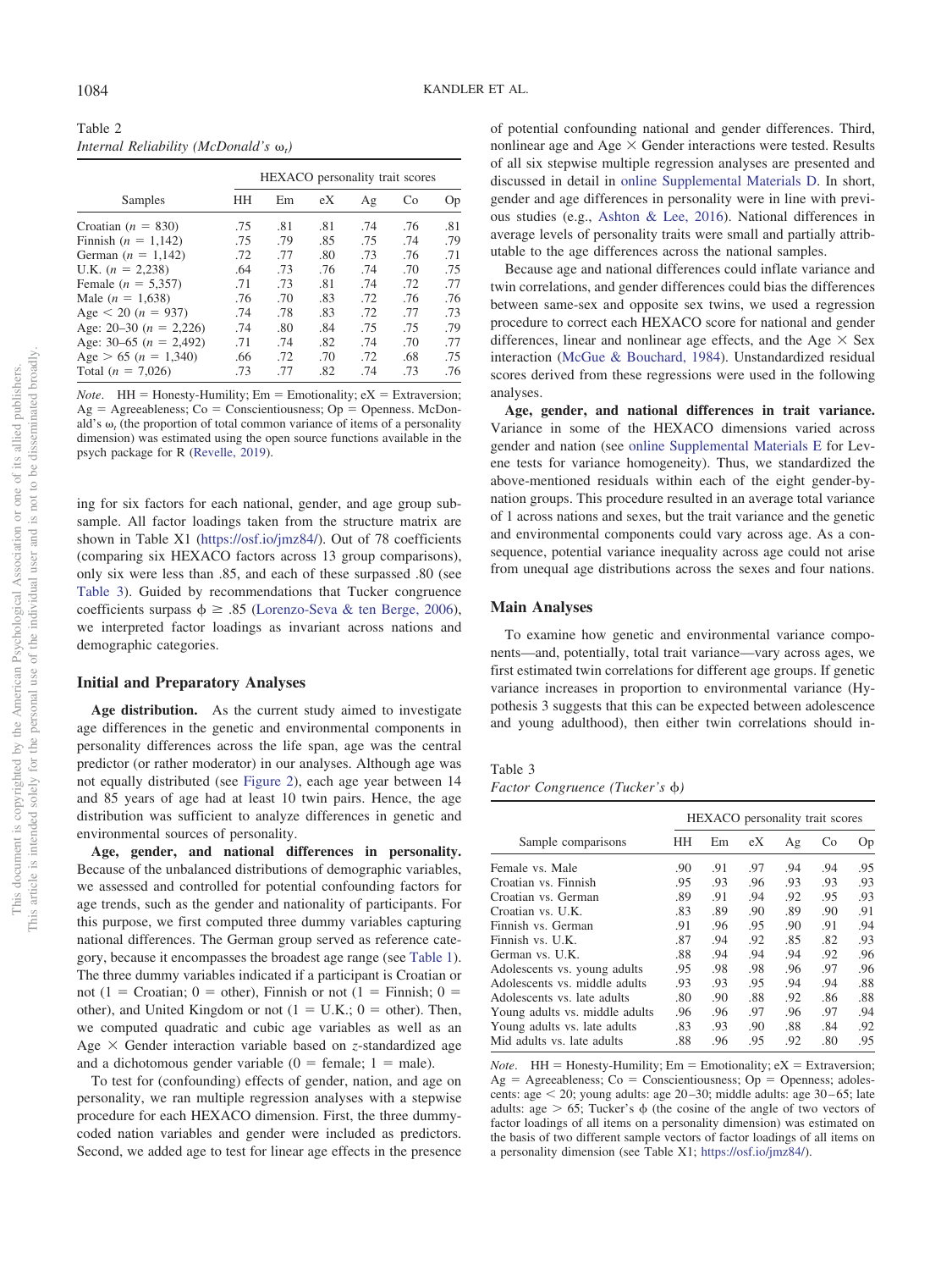

*Figure 2.* Distribution of the frequency of twin pairs' age in the entire sample. See the online article for the color version of this figure.

crease with age, with a stronger increase for genetically identical MZ twins compared with DZ twins, or the difference between MZ and DZ twin correlations should increase (see Kandler, Waaktaar, et al., 2019). If environmental variance because of factors not shared by twins increases in relation to genetic variance across adulthood (in line with Hypotheses 1, 2, and 3), then both MZ and DZ twin correlations should decline with age.

Next, we ran variance component model analyses allowing for varying components based on varying MZ and DZ twin covariances across age (Purcell, 2002). This twin model (see Figure 3) allows a disentanglement of unstandardized variance components because of additive genetic sources (*A*), environmental influences shared by twins (*C*), and environmental influences not shared by twins plus error of measurement (*E*). These unstandardized variance components are free to vary as linear and nonlinear functions of age (*M*). The *a*, *c*, and *e* parameters represent main effects, the  $\beta_A$ ,  $\beta_C$ , and  $\beta_E$  parameters reflect linear age effects, and the  $\beta_A$ <sup>2</sup>,  $\beta_c$ <sup>2</sup>, and  $\beta_E$ <sup>2</sup> parameters constitute quadratic age effects. Model parameters were estimated for each of the six HEXACO personality traits (see https://osf.io/jmz84/ for Mx scripts).

The twin model relied on several assumptions. First, MZ twins share trait-relevant environmental factors to the same degree as DZ twins. This equal-environment assumption has been supported in several studies for a number of traits (e.g., Conley, Rauscher, Dawes, Magnusson, & Siegal, 2013). Thus, differences between MZ and DZ twin similarities are attributable to genetic influences, whereas a lack of differences in their similarities can be attributed to shared environmental influences, and within-pair differences in MZ twins are because of nonshared environmental influences.

Second, nonadditive genetic influences and shared environmental influences cannot be estimated simultaneously. However, to the extent that nonadditive genetic effects are present, but unmodelled, they will inflate estimates of variance components because of additive genetic sources derived from the differences of MZ and DZ twin covariances (Hahn et al., 2012; Hill, Goddard, & Visscher, 2008). Therefore, estimates of additive genetic components are good estimators of full genetic variance, including additive and nonadditive genetic contributions.

Third, the model rests on the assumption that there is no assortative mating of twins' parents regarding the traits investigated,



*Figure 3.* Illustration of the variance components model based on variance and covariance in twin pairs' trait scores. *A*: additive genetic factor;  $Var(A) = (a + \beta_A \times M + \beta_{A^2} \times M^2)^2$ : additive genetic component as a function of age; *C*: shared environmental factor;  $Var(C) = (c + \beta_C \times M + \beta_C^2 \times M^2)^2$ : shared environmental component as a function of age; *E*: nonshared environmental factor;  $Var(E) = (e + \beta_E \times M + \beta_E^2 \times M^2)^2$ : nonshared environmental component as a function of age; *M*: age as continuous moderator; latent factors have unit variance and  $\sigma = 1$  for MZ twins and  $\sigma = .5$  for DZ twins. The Local Structural Equation Modeling estimates for each level of the moderator from  $-m$  to m is shown in parentheses. These estimates are based on weighted data rather than data precisely at the level of *M*.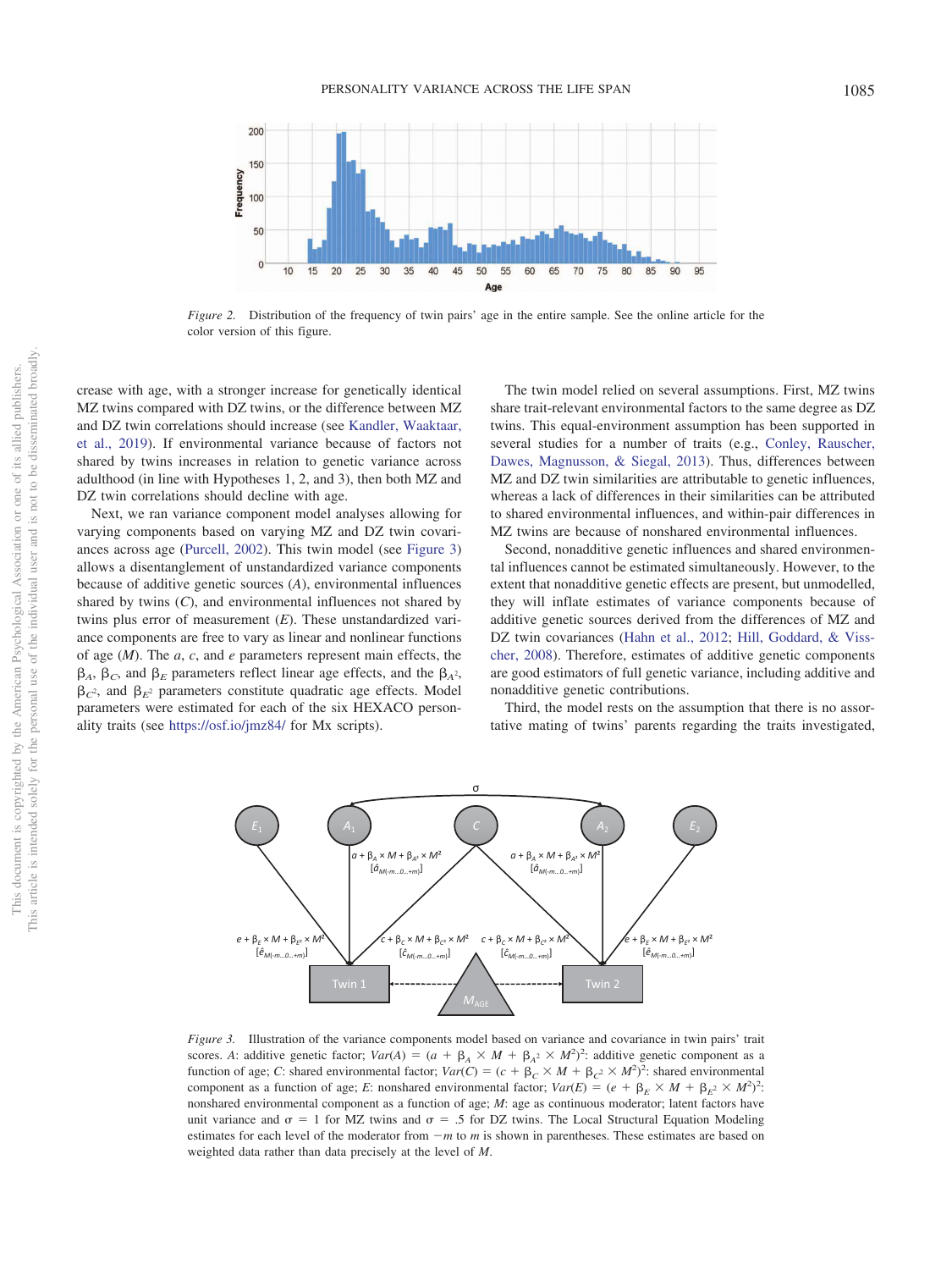which, if present, could lead to an underestimate of genetic components and an overestimate of shared environmental components. Existing extended twin family analyses suggest nonzero spouse similarity for Honesty-Humility ( $r = .25$ ) and Openness ( $r = .27$ ), but not for the other HEXACO traits (Kandler et al., 2019). Potential contributions of assortative mating, however, do not bias age trends in the genetic component.

Finally, the model assumes the absence of Gene  $\times$  Environment interactions and transactions. Thus, it allows estimates of the net contributions of genetic and environmental sources to trait variance. Components that vary across age can be interpreted against the background of Gene  $\times$  Environment interplay across the life span (Briley et al., 2019; Kandler, Zapko-Willmes, Richter, & Riemann, in press).

For the main analyses, age was both condensed to life phases (adolescence: 14–20; young adulthood: 21–30; middle adulthood:  $31-65$ ; and late adulthood:  $>65$ ) and included as continuous moderator variable (*M*). The model fitting procedure works better when moderator values do not exceed 1,000, which would have been the case for  $age^2$  (when age  $>32$  years). Therefore, we recoded age by mean-centering (41 years) and by dividing it by 10. This coding resulted in a mean age value of 0 and a range from  $-2.7$  (original age: 14 years) to 4.9 (original age: 90 years).

In addition to the parametric model fitting tests, we applied a nonparametric approach—Local Structural Equation Modeling (LOSEM; see Briley, Harden, Bates, & Tucker-Drob, 2015, and Mõttus et al., 2019, for more details). This approach produces locally weighted estimates of genetic and environmental components  $(\hat{a}^2, \hat{c}^2, \text{ and } \hat{e}^2)$  for each level of the continuous moderator age (see Figure 3)—here:  $-2.7$  ( $-m$ ) to 4.9 ( $+m$ ). LOSEM is an explorative approach and as such inferior to the confirmatory model fitting tests. However, it is more flexible and can give us a better impression of the exact age-related shift underlying the linear and nonlinear age trends in genetic and environmental

Table 4 *Twin Correlations*

variance components—if statistically significant. In particular, LOSEM can identify the exact data-based trend and may allow us to avoid, for instance, interpreting a true nonlinear L-shape as U-shape. Therefore, it is a valuable complement to the model fitting tests (see https://osf.io/jmz84/ for the R code).

#### **Results**

## **Twin Correlations**

We first estimated MZ and DZ twin correlations for four age groups (see Table 4; see also online Supplemental Materials F for twin correlations separated by gender and national samples). MZ twin correlations (on average: .46; range  $= .37-.62$ ) were consistently higher than DZ twin correlations (on average: .19; range .12–.30) across traits and age groups, indicating substantial genetic influences to trait variance across age. This is in line with findings from a meta-analysis estimating average correlations between different family members, with MZ twins reared either together or apart ( $rs = .47$  and  $.45$ , respectively) more than twice as similar as DZ twins reared together or apart ( $rs = .20$  and .16, respectively; Bratko, Butković, & Vukasović Hlupić, 2017). These findings additionally show that all HEXACO dimensions yielded results comparable with other personality models used in behavior genetic studies.

For all HEXACO traits except Openness, correlations were smaller for adolescent (age  $\leq$ 20) compared to young adult twins (age: 20–30): .40 (.36–.48) versus .48 (.41–.57) for MZ twins and .13 (.00–.25) versus .18 (.12–.27) for DZ twins (see Table 4). These patterns were not consistent with Hypotheses 1 and 2, which implied the reverse pattern, as showed for Openness. The general trend could be because of either larger genetic variance (in line with Hypothesis 3), smaller variance because of nonshared environmental contributions in young adulthood (not in line with any

|           |                  |            | All ages   |            | Adolescents   | Young adults     |            | Middle adults |            | Late adults |               |
|-----------|------------------|------------|------------|------------|---------------|------------------|------------|---------------|------------|-------------|---------------|
| Trait     | <b>Stats</b>     | MZ         | DZ         | MZ         | DZ            | МZ               | DZ         | MZ            | DZ         | MZ          | DZ            |
|           | $\boldsymbol{n}$ | 1,504      | 2,009      | 136        | 335           | 416              | 705        | 609           | 642        | 343         | 327           |
| <b>HH</b> | r                | .37        | .20        | .40        | .20           | .42              | .25        | .37           | .16        | .30         | .15           |
|           | p                | < 0.001    | < 0.001    | < 0.001    | < 0.001       | < 0.001          | < 0.001    | < 0.001       | < 0.001    | < 0.001     | .007          |
|           | 95% CI           | [.33, .42] | [.15, .24] | [.25, .54] | [.10, .30]    | [.34, .50]       | [.18, .32] | [.30, .44]    | [.08, .23] | [.20, .39]  | [.04, .25]    |
| Em        | r                | .44        | .15        | .38        | .08           | .41              | .15        | .45           | .18        | .50         | .17           |
|           | D                | < 0.001    | < 0.001    | < 0.001    | .165          | < 0.001          | < 0.001    | < 0.001       | < 0.001    | < 0.001     | .002          |
|           | 95% CI           | [.40, .48] | [.11, .29] | 1.22, .511 | $[-.03, .18]$ | [.33, .49]       | [.08, .22] | [.39, .52]    | [.10, .25] | [.42, .58]  | [.07, .28]    |
| eX        | r                | .53        | .22        | .48        | .25           | .57              | .27        | .55           | .20        | .42         | .12           |
|           | p                | < 0.001    | < 0.001    | < 0.001    | < 0.001       | < 0.001          | < 0.001    | < 0.001       | < 0.001    | < 0.001     | .026          |
|           | 95% CI           | [.49, .56] | [.18, .26] | [.34, .60] | [.15, .35]    | $50, .63$ ]      | 1.20, .34  | [.49, .60]    | [.12, .27] | [.33, .50]  | [.02, .23]    |
| Ag        | r                | .41        | .12        | .39        | .00           | .49              | .12        | .38           | .21        | .36         | .09           |
|           | p                | < 0.001    | < 0.001    | < 0.001    | .937          | < 0.001          | .002       | < 0.001       | < 0.001    | < 0.001     | .126          |
|           | 95% CI           | [.36, .45] | [.08, .16] | [.23, .52] | $[-.11, .10]$ | [.41, .56]       | [.04, .19] | [.31, .44]    | [.14, .29] | [.27, .45]  | $[-.02, .19]$ |
| Co        | r                | .40        | .13        | .36        | .11           | .50 <sub>1</sub> | .13        | .36           | .14        | .35         | .19           |
|           | p                | < 0.001    | < 0.001    | < 0.001    | .047          | < 0.001          | .001       | < 0.001       | .001       | < 0.001     | .001          |
|           | 95% CI           | [.35, .44] | [.09, .18] | [.20, .50] | [.00, .21]    | [.43, .57]       | [.05, .20] | [.29, .42]    | [.06, .21] | [.25, .44]  | [.08, .29]    |
| Op        | r                | .62        | .30        | .66        | .16           | .57              | .29        | .62           | .35        | .76         | .49           |
|           | p                | < 0.001    | < 0.001    | < 0.001    | .003          | < 0.001          | < 0.001    | < 0.001       | < 0.001    | < 0.001     | < 0.001       |
|           | 95% CI           | [.58, .65] | [.26, .33] | [.55, .75] | [.06, .27]    | $50, .63$ ]      | [.22, .35] | [.56, .66]    | [.71, .80] | [.41, .57]  | [.41, .57]    |

*Note*. CI = confidence interval; MZ = Monozygotic; DZ = Dizygotic; HH = Honesty-Humility; Em = Emotionality; eX = Extraversion; Ag = Agreeableness; Co = Conscientiousness; Op = Openness. Significant correlations ( $p$  < .01) are shown in bold; see text for more details.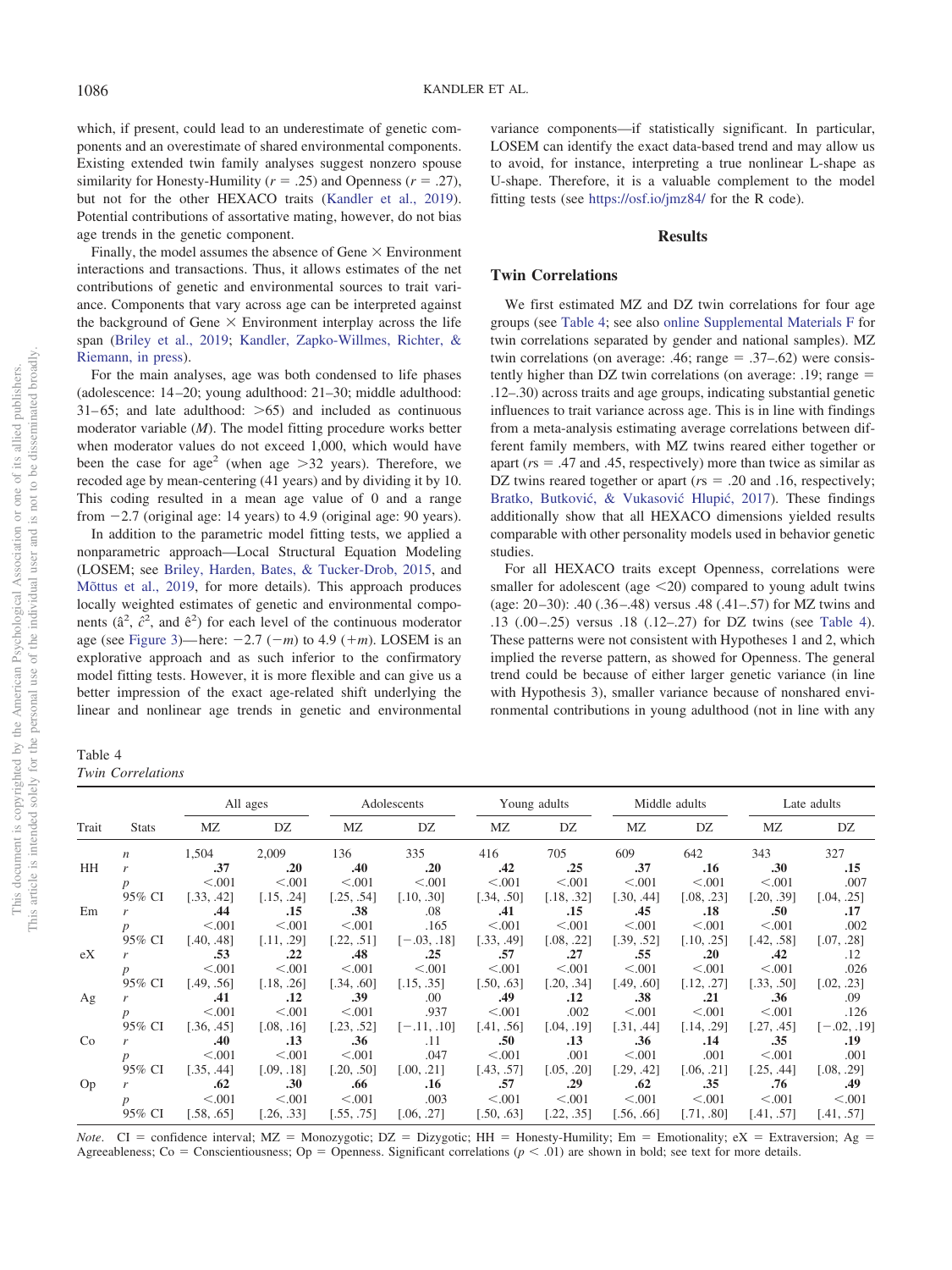hypothesis), or both. However, the 95% confidence intervals of twin correlations for adolescents overlapped with those for young adults and none of the six comparisons between adolescent and young adult MZ twins on HEXACO traits were statistically significant (Fisher's  $zs \ge -1.78$ ,  $ps \ge .07$ ).

Compared with young adult twins, the correlations again tended to be smaller for middle and late adult twins (age  $>30$ ) with smaller correlations for the late adults (age  $>65$ ), except for Emotionality and Openness. This pattern indicated declining heritability estimates. The differences in MZ twins' correlations between young adult twins and twins older than 65 were significant for Honesty-Humility (Fisher's  $z = 1.97$ ,  $p = .049$ ), Extraversion (Fisher's  $z = 2.82$ ,  $p = .005$ ), Agreeableness (Fisher's  $z = 2.09$ ,  $p = .037$ , and Conscientiousness (Fisher's  $z = 2.58$ ,  $p = .010$ ). For Openness (Fisher's  $z = -4.72$ ,  $p < .001$ ) and Emotionality (Fisher's  $z = -1.59$ ,  $p = .112$ ), however, the trend pointed to the opposite direction and suggested increasing heritability estimates across adulthood (contrasting all expectations). The twin correlations provided a first glimpse of age differences, but they did not allow specific conclusions regarding the genetic and environmental variance underlying the varying twin correlations—that is, whether the trend of heritability was because of varying size of the genetic or the environmental component or both.

# Parametric and Nonparametric ACE  $\times$  Age Variance **Component Analyses**

To test the three hypotheses, we ran parametric variance component model analyses allowing for varying ACE components across age. We first ran the full  $ACE \times Age$  interaction model (see Figure 3):  $(a + \beta_A \times M + \beta_{A^2} \times M^2)^2 + (c + \beta_C \times M + \beta_{C^2} \times M^2)$  $(M^2)^2$  + (*e* +  $\beta_E \times M$  +  $\beta_{E^2} \times M^2$ )<sup>2</sup> (see online Supplemental Materials G for full model results). Then, we tested whether five reduced and nested models fit the data worse based on  $\chi^2$ difference ( $p < .05$ ): (1) a model without C effects, ( $c + \beta_c \times$  $M + \beta_c^2 \times M^2$ <sup>2</sup> = 0; (2) a nonlinear AE  $\times$  Age (nAE) model removing the nonlinear  $E \times Age$  interaction following Hypothesis 3,  $(\beta_{E^2} \times M^2) = 0$ ; (3) a linear AE  $\times$  Age model dropping the nonlinear A  $\times$  Age interaction following Hypothesis 2, ( $\beta_{A^2}$   $\times$  $M^2$ ) = 0; (4) a linear E  $\times$  Age model removing the linear A  $\times$  Age interaction following Hypothesis 1,  $(\beta_A \times M) = 0$ ; and (5) an AE model  $(a^2 + e^2)$  allowing for no age moderation according to the null hypothesis. We also used the sample-size adjusted Bayesian Information Criterion (ABIC) as descriptive model fit index. The smallest ABIC indicates the model with a good compromise between model fit and parsimony (Dziak, Coffman, Lanza, Runze, & Jermiin, 2019). A detailed overview of model fit statistics and comparisons is provided in Table 5.

In line with previous research, fit for no-C-effects models was equivalent to full models for all traits, indicating negligible shared environmental influences across the life span. LOSEM also did not provide signal for systematic shared environmental influences across age for any trait ( $\hat{c}^2 < .10$ ).

For Honesty-Humility and Conscientiousness, linear  $AE \times Age$ moderation models (Model 3) fit as well as more complex models and better than more parsimonious models and showed the smallest ABIC. As can be seen in Figure 4, the respective age trends of the genetic and environmental components are in line with Hypothesis 2. That is, the decline of heritability for these traits across

the life span (see  $h^2$  in Figure 5) was attributable to both declining genetic variance and increasing environmental variance across age, but because of a steeper decline in the genetic variance component the total variance tended to decline across the life span (see stacked variance components in Figure 5 and also the online Supplemental Materials Figures G1 and G2 for full ACE  $\times$  Age variance component model results). LOSEM-based trends also point to decreasing genetic and increasing environmental variance, in particular between age 40 and 60 (see online Supplemental Materials Figure H).

For Extraversion and Agreeableness, nonlinear  $AE \times Age$  models provided a better fit than models lacking nonlinear genetic parameters, indicating nonlinear age trends for the genetic variance and linear trends for the environmental variance in both traits. Figure 4 illustrates that these trends were in line with Hypothesis 3: The genetic component tended to increase until the 30s and sloped down thereafter, whereas the environmental component linearly increased or remained stable across age. As a consequence, the total variance in Extraversion and Agreeableness followed a reversed U-shaped pattern as a function of the varying genetic component (see Figure 5). These patterns were primarily reflected by LOSEM, with the exception that the nonparametric approach indicated a plateau of the genetic variance until age 40 for both traits and a decline thereafter. The LOSEM-indicated increase of the genetic variance in Agreeableness in old age  $(>=80)$ must be treated with caution because of the low sample size beyond age 80 and, thus, lower precision of estimates at the tails of the slopes (Briley et al., 2015).

For Emotionality, a linear  $E \times Age$  moderation model fit as well as more complex models. The significant negative age trend of the environmental component (see Figure 4)—a pattern completely mirrored by LOSEM (see Figure H of the online supplemental materials)—was not in line with any of the hypotheses, because its decline resulted in decreasing total variance and increasing heritability estimates across age (see Figure 5).

While model comparison tests also revealed a reversed U-shaped pattern of the genetic variance in Openness, the  $\Delta \chi^2$ tests suggested a No-C-effects model as most suitable to fit the data, indicating nonlinear age effects on both genetic and environmental variance components. The genetic variance increased until the 50s, reached a plateau, and declined after age 60 (see Figure 4). This peak in middle adulthood is not in line with Hypothesis 3. Not in line with any of the hypotheses, the environmental component followed a reversed U-shaped pattern with increases until the 40s and steeper declines thereafter. This pattern produced a leftskewed U-shaped trend of heritability estimates for Openness across age (see  $h^2$  in Figure 5).

Notably, for Openness and Agreeableness, descriptive model comparisons based on the ABIC suggested that model variants favored the null hypothesis of no varying genetic and environmental components. In addition, model comparison tests based on the  $\Delta \chi^2$  would not have been significant with a more conservative *p* value ( $p \leq .01$ ) and LOSEM-based trends rather suggested small shifts in genetic and environmental variance components in Openness and Agreeableness (see Figure H), indicating that these patterns should be interpreted with caution.

To sum up, genetic differences declined at least in the second half of the life span for five traits, whereas no significant age differences were found for Emotionality. That is, for five out of six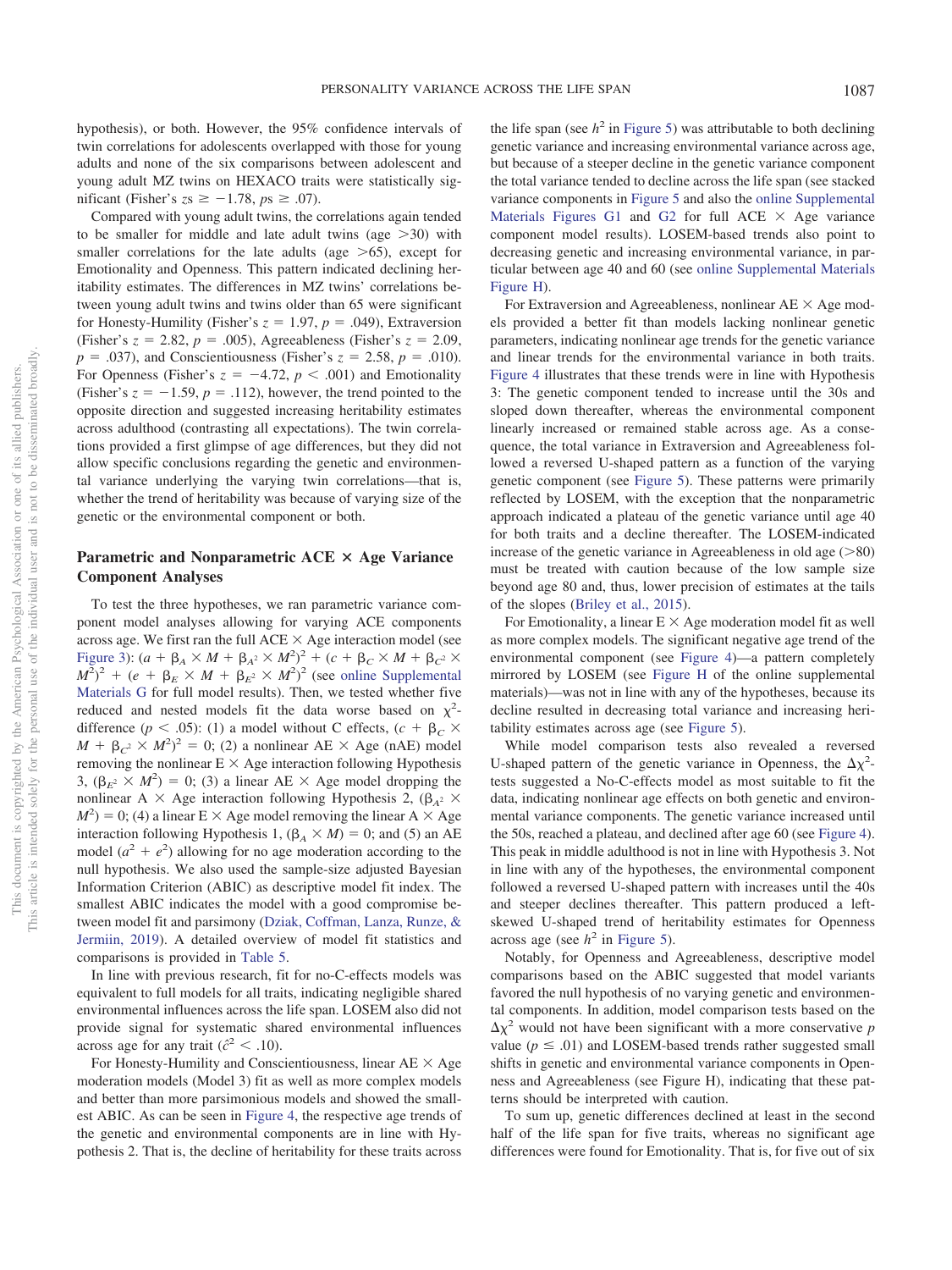| Table 5                                                                        |  |  |  |  |  |
|--------------------------------------------------------------------------------|--|--|--|--|--|
| $ACE \times Age$ Variance Component Model Fit Statistics and Model Comparisons |  |  |  |  |  |

|       |                                          |          |       |             |                | vs. full model: |                  |                | vs. neighbor model: |                  |  |
|-------|------------------------------------------|----------|-------|-------------|----------------|-----------------|------------------|----------------|---------------------|------------------|--|
| Trait | Model                                    | $-2LogL$ | df    | <b>ABIC</b> | $\Delta\chi^2$ | $\Delta df$     | $\boldsymbol{p}$ | $\Delta\chi^2$ | $\Delta df$         | $\boldsymbol{p}$ |  |
| HH    | Full age moderation                      | 19612.27 | 7,017 | $-7689.85$  |                |                 |                  |                |                     |                  |  |
|       | No C effects                             | 19614.84 | 7,020 | $-7696.04$  | 2.57           | 3               | .463             |                |                     |                  |  |
|       | $nAE \times Age$ moderation              | 19615.01 | 7,021 | $-7698.45$  | 2.74           | $\overline{4}$  | .603             | 0.17           | 1                   | .680             |  |
|       | $AE \times Age$ moderation <sup>a</sup>  | 19616.06 | 7,022 | $-7700.42$  | 3.79           | 5               | .581             | 1.05           | $\mathbf{1}$        | .306             |  |
|       | $E \times Age$ moderation                | 19628.78 | 7,023 | $-7696.55$  | 16.51          | 6               | .011             | 12.72          | $\mathbf{1}$        | < .001           |  |
|       | No age moderation                        | 19629.00 | 7,024 | $-7698.94$  | 16.73          | 7               | .019             | 0.22           | $\mathbf{1}$        | .639             |  |
| Em    | Full age moderation                      | 19555.42 | 7,017 | $-7718.27$  |                |                 |                  |                |                     |                  |  |
|       | No C effects                             | 19555.42 | 7,020 | $-7725.75$  | 0.00           | 3               | > 0.999          |                |                     |                  |  |
|       | $nAE \times Age$ moderation              | 19555.45 | 7,021 | $-7728.23$  | 0.02           | 4               | > 0.999          | 0.02           | 1                   | .888             |  |
|       | $AE \times Age$ moderation               | 19555.47 | 7,022 | $-7730.71$  | 0.04           | 5               | > 999            | 0.02           | 1                   | .888             |  |
|       | $E \times Age$ moderation <sup>a</sup>   | 19556.31 | 7,023 | $-7732.79$  | 0.89           | 6               | .990             | 0.85           | $\mathbf{1}$        | .357             |  |
|       | No age moderation                        | 19563.82 | 7,024 | $-7731.53$  | 8.40           | 7               | .299             | 7.51           | 1                   | .006             |  |
| Ex    | Full age moderation                      | 19308.72 | 7,017 | $-7841.62$  |                |                 |                  |                |                     |                  |  |
|       | No C effects                             | 19309.42 | 7,020 | $-7848.75$  | 0.70           | 3               | .874             |                |                     |                  |  |
|       | $nAE \times Age$ moderation <sup>a</sup> | 19310.73 | 7,021 | $-7850.59$  | 2.01           | 4               | .733             | 1.31           | 1                   | .252             |  |
|       | $AE \times Age$ moderation               | 19325.33 | 7,022 | $-7845.78$  | 16.62          | 5               | .005             | 14.61          | 1                   | < 0.001          |  |
|       | $E \times Age$ moderation                | 19350.40 | 7,023 | $-7835.74$  | 41.68          | 6               | < 0.001          | 25.06          | $\mathbf{1}$        | < 0.001          |  |
|       | No age moderation                        | 19352.71 | 7,024 | $-7837.08$  | 43.99          | 7               | < 0.001          | 2.31           | 1                   | .129             |  |
| Ag    | Full age moderation                      | 19633.29 | 7,017 | $-7679.34$  |                |                 |                  |                |                     |                  |  |
|       | No C effects                             | 19633.29 | 7,020 | $-7686.94$  | 0.00           | 3               | > 0.999          |                |                     |                  |  |
|       | $nAE \times Age$ moderation              | 19634.38 | 7,021 | $-7688.49$  | 1.09           | 4               | .896             | 1.09           | 1                   | .296             |  |
|       | $AE \times Age$ moderation               | 19638.24 | 7,022 | $-7689.33$  | 4.95           | 5               | .422             | 3.86           | $\mathbf{1}$        | .049             |  |
|       | $E \times Age$ moderation                | 19638.67 | 7,023 | $-7691.66$  | 5.38           | 6               | .496             | 0.43           | $\mathbf{1}$        | .512             |  |
|       | No age moderation <sup>a</sup>           | 19640.93 | 7,024 | $-7692.97$  | 7.64           | 7               | .365             | 2.26           | 1                   | .133             |  |
| Co    | Full age moderation                      | 19631.94 | 7,017 | $-7680.01$  |                |                 |                  |                |                     |                  |  |
|       | No C effects                             | 19634.29 | 7,020 | $-7686.31$  | 2.36           | 3               | .502             |                |                     |                  |  |
|       | $nAE \times Age$ moderation              | 19634.98 | 7,021 | $-7688.46$  | 3.05           | 4               | .550             | 0.69           | $\mathbf{1}$        | .406             |  |
|       | $AE \times Age$ moderation <sup>a</sup>  | 19636.78 | 7,022 | $-7690.06$  | 4.84           | 5               | .435             | 1.79           | $\mathbf{1}$        | .181             |  |
|       | $E \times Age$ moderation                | 19643.09 | 7,023 | $-7689.40$  | 11.15          | 6               | .084             | 6.31           | $\mathbf{1}$        | .012             |  |
|       | No age moderation                        | 19648.19 | 7,024 | $-7689.34$  | 16.25          | 7               | .023             | 5.10           | $\mathbf{1}$        | .024             |  |
| Op    | Full age moderation                      | 19093.92 | 7,017 | $-7949.03$  |                |                 |                  |                |                     |                  |  |
|       | No C effects                             | 19094.01 | 7,020 | $-7956.46$  | 0.09           | 3               | .994             |                |                     |                  |  |
|       | $nAE \times Age$ moderation              | 19098.89 | 7,021 | $-7956.51$  | 4.97           | 4               | .291             | 4.88           | 1                   | .027             |  |
|       | $AE \times Age$ moderation               | 19104.85 | 7,022 | $-7956.02$  | 10.93          | 5               | .053             | 5.96           | 1                   | .014             |  |
|       | $E \times Age$ moderation                | 19106.46 | 7,023 | $-7957.71$  | 12.53          | 6               | .051             | 1.60           | 1                   | .206             |  |
|       | No age moderation <sup>a</sup>           | 19107.51 | 7,024 | $-7959.68$  | 13.59          | 7               | .059             | 1.06           | 1                   | .303             |  |

*Note*. HH = Honesty-Humility; Em = Emotionality; eX = Extraversion; Ag = Agreeableness; Co = Conscientiousness; Op = Openness; best fitting models based on  $\chi^2$ -difference  $(\Delta \chi^2)$  tests ( $p < .05$ ) are shown in bold for each trait; see text for more details.

<sup>a</sup> Model variants with the best balance between parsimony and fit indicated by the smallest sample-size adjusted Bayesian Information Criterion (ABIC).

HEXACO dimensions, estimates pointed to smaller genetic variance in old age compared with young and middle adulthood. Variance because of environmental effects shared by twin siblings reared together  $(c^2)$  could be treated as negligible, whereas individual differences because of environmental influences not shared by twins  $(e^2)$  followed a linear decrease for Emotionality, a decline for Openness in the second half of life, or a linear (or no) increase for all other trait dimensions. In other words, variance components primarily because of individualizing environmental influences tended to increase in relative terms across the entire age range for personality dimensions, except for Openness and Emotionality. That is, the older the identical and fraternal twins were, the larger the differences in Honesty-Humility, Extraversion, Agreeableness, and Conscientiousness.

#### **Discussion**

This cross-national twin study provides a systematic investigation into age differences in the genetic and environmental variance components in HEXACO personality traits from mid-adolescence to old age. Results revealed evidence for declining heritability with age for most but not all trait dimensions. We examined three competing hypotheses that might account for declining heritability estimates across the life span (see Figure 1). Strictly speaking, only the age trends of genetic and environmental variance in four traits are directly in line with proposed hypotheses, namely Hypothesis 2 for Honesty-Humility and Conscientiousness and Hypothesis 3 for Extraversion and Agreeableness. For all four traits, environmental differences linearly increased or remained constant across adult ages. Genetic differences for Honesty-Humility and Conscientiousness linearly decrease with age, whereas they were constant and even tended to increase until the 30s and declined thereafter for Extraversion and Agreeableness. The age trends in genetic and environmental differences in Emotionality and Openness are not in line with any of the hypothesized patterns.

The constant and even increasing genetic differences during adolescence and young adulthood for Extraversion and Agreeable-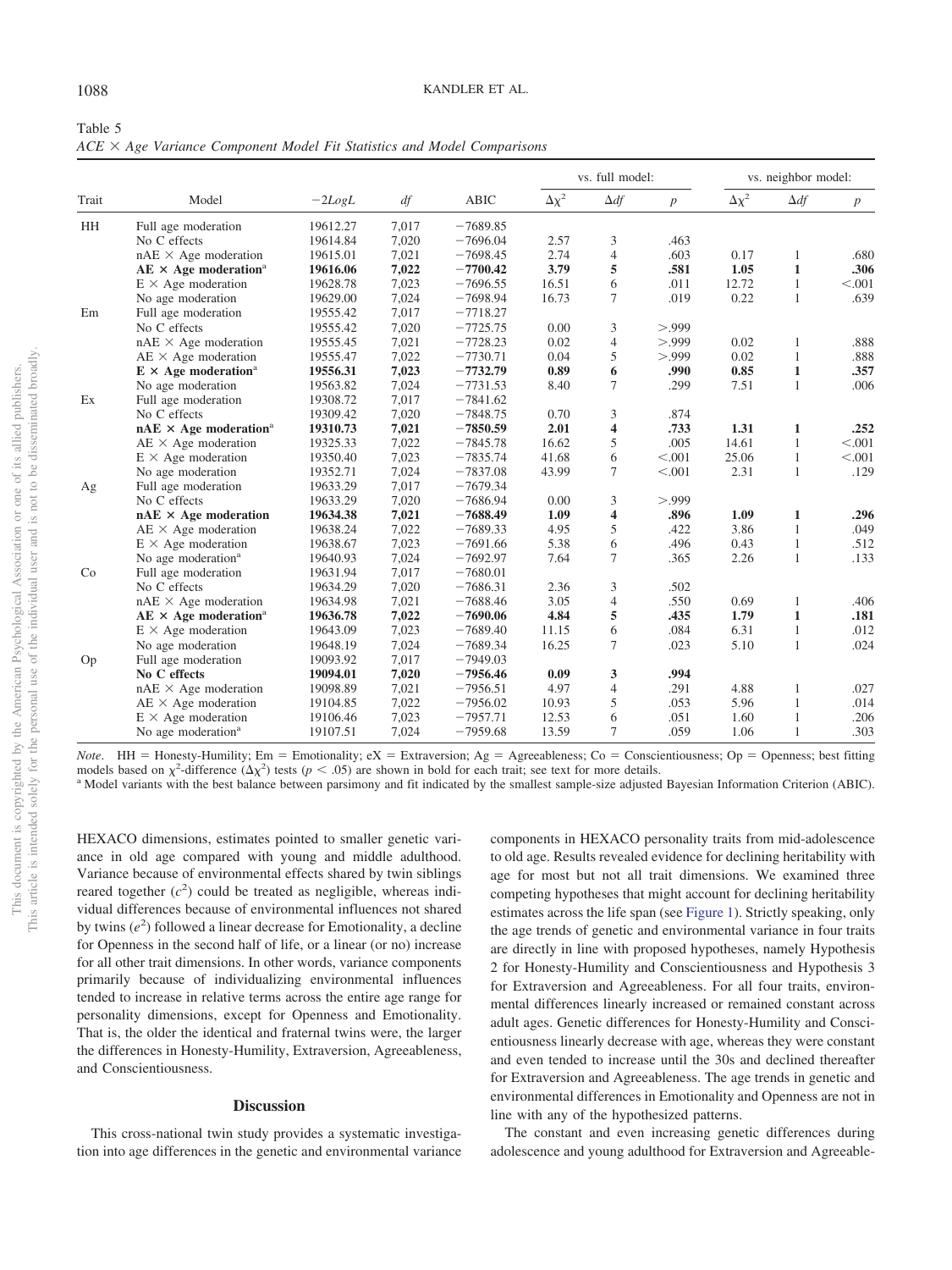

*Figure 4.* Unstandardized variance components because of additive genetic  $(a^2)$  and nonshared environmental (*e* 2 ) effects across age based on the best fitting variance component models. See the online article for the color version of this figure.

ness, and also for the first half of life for Openness, are in line with Gene  $\times$  Environment interplay accounts. With advancing age comes increasing autonomy—particularly during a period of identity formation between adolescence and adulthood—and the opportunity to actively shape and regulate one's own development. People can be attracted to, create or invest in niches and social roles that are consistent with their heritable traits and allow for self-expression, at least in the ecologies sampled from here, which provide opportunities for personality to unfold (Kandler, Waaktaar, et al., 2019; Scarr, 1992; Scarr & McCartney, 1983). Moreover, the individual environment may feed back to influence the development of individual traits. The resulting accentuation of the observable variance in these traits is in line with the *corresponsive principle* of personality development (Caspi, Roberts, & Shiner, 2005, p. 470): "traits that *select* people into specific experiences are the traits that are most *influenced* in response to those experiences."

Although a direct examination of the Gene  $\times$  Environment interplay underlying the increasing genetic and total variance in these traits is not possible, findings are in line with indirect evidence from longitudinal studies. For example, Denissen and colleagues reported transactional effects between job environment and Extraversion as well as Openness in a 5-year longitudinal study of job beginners, job stayers, and job changers (Denissen, Ulferts, Lüdtke, Muck, & Gerstorf, 2014). More extraverted individuals are more likely to select into jobs that involve social interaction and extraverted behavior, and employment in such jobs further increases Extraversion. In fact, most evidence for corresponsive Person  $\times$  Environment transactions stems from investigations of young and middle-aged adults (e.g., Denissen, Luhmann, Chung, & Bleidorn, 2019; Lüdtke, Roberts, Trautwein, & Nagy, 2011; Roberts, Caspi, & Moffitt, 2003; Roberts & Robins, 2004; Roberts, Walton, Bogg, & Caspi, 2006; Zimmermann & Neyer, 2013). However, Gene  $\times$  Environment transactions cannot account for a decline in genetic differences during the adult years. Thus, other mechanisms must also come into play.

Declines in genetic differences for Honesty-Humility and Conscientiousness that are already observable in young ages are in line with the idea that social environments already and increasingly demand trustworthiness and diligence in emerging adults. Resulting investments in social roles may reinforce corresponding or reduce conflicting trait levels (Bleidorn et al., 2013). For example, initiating a career or job for the first time was found to be linked to increases in Conscientiousness. People do not only seek to reach their own inherent goals or express their preexisting tendencies but also follow social values and standards that set the direction of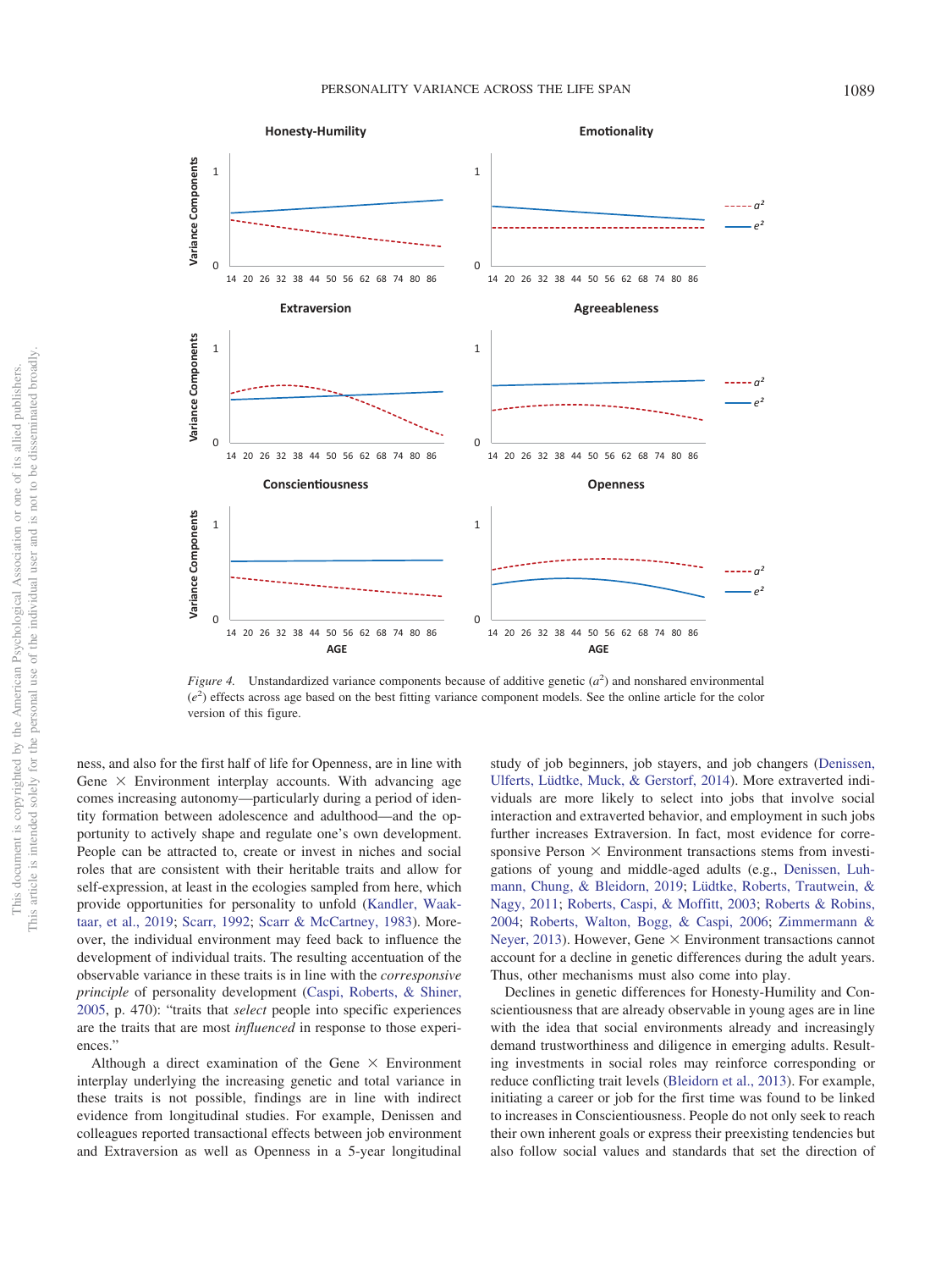

*Figure 5.* Stacked unstandardized variance components because of additive genetic  $(a^2)$ , nonshared environmental ( $e^2$ ) effects and resulting heritability estimates ( $h^2 = a^2/[a^2 + e^2]$ ) across age with highest and lowest values as well as with a third value at the peak or valley for the nonlinear trends based on the best fitting variance component models. See the online article for the color version of this figure.

personality development (Denissen et al., 2019; Denissen, van Aken, Penke, & Wood, 2013). These social norms and values demand uniformity and may limit the unfolding of genetic differences in relevant traits.

Beyond the mere "social limits and pressure" explanation of diminishing genetic variance across the life span, increasing environmental variance in the presence of decreasing genetic variance can reflect epigenetic drift with age. Environmental influences can also act under the skin, affecting hormonal regulation, neurotransmitter release, or even gene expression (e.g., via DNA methylation or histone modification). Epigenetic changes because of environmental influences neither reflect genetic nor environmental influences per se. They can be understood as specific kind of Gene  $\times$ Environment interaction because they alter the genetic sensitivity to environmental influences, such as the genetic sensitivity to stress (Belsky & Pluess, 2009; Kandler & Zapko-Willmes, 2017). As increasing epigenetic differences between genetically identical MZ twins have been found to be primarily driven by individually unique (nonshared) environmental factors (Tan et al., 2016), the systematic shift from genetic differences to environmental differences may reflect an epigenetic drift across the life span.

Irrespective of whether unique environmental factors reflect the individual social opportunities of personality unfolding or represent epigenetic changes, our findings are largely consistent with the idea that individual life experiences accumulate with personality maturation from adolescence to midadult ages and enrich personality differences. The older people get, the more life experiences mount in a highly idiosyncratic way (Bleidorn et al., 2014). However, this does not seem to be the case for all traits—at least not in our study.

Why did we find a declining trend in environmental differences in Emotionality and a reversed U-shaped age trend for Openness? The age trend of the environmental differences in Openness suggests that the midadult years involve the highest probability of experiencing individualizing influences that act to increase Openness variance. In contrast to the other personality traits, Openness is less about behavioral style and emotion regulation in the context of social behavior and more about cognition and sensitivity to internal and external sensory stimulation (McAdams, 2015). Young adults may be more attracted to and select into environments that allow them to gain new experiences, such as cultural activity, as was reported in a recent study (Schwaba, Luhmann,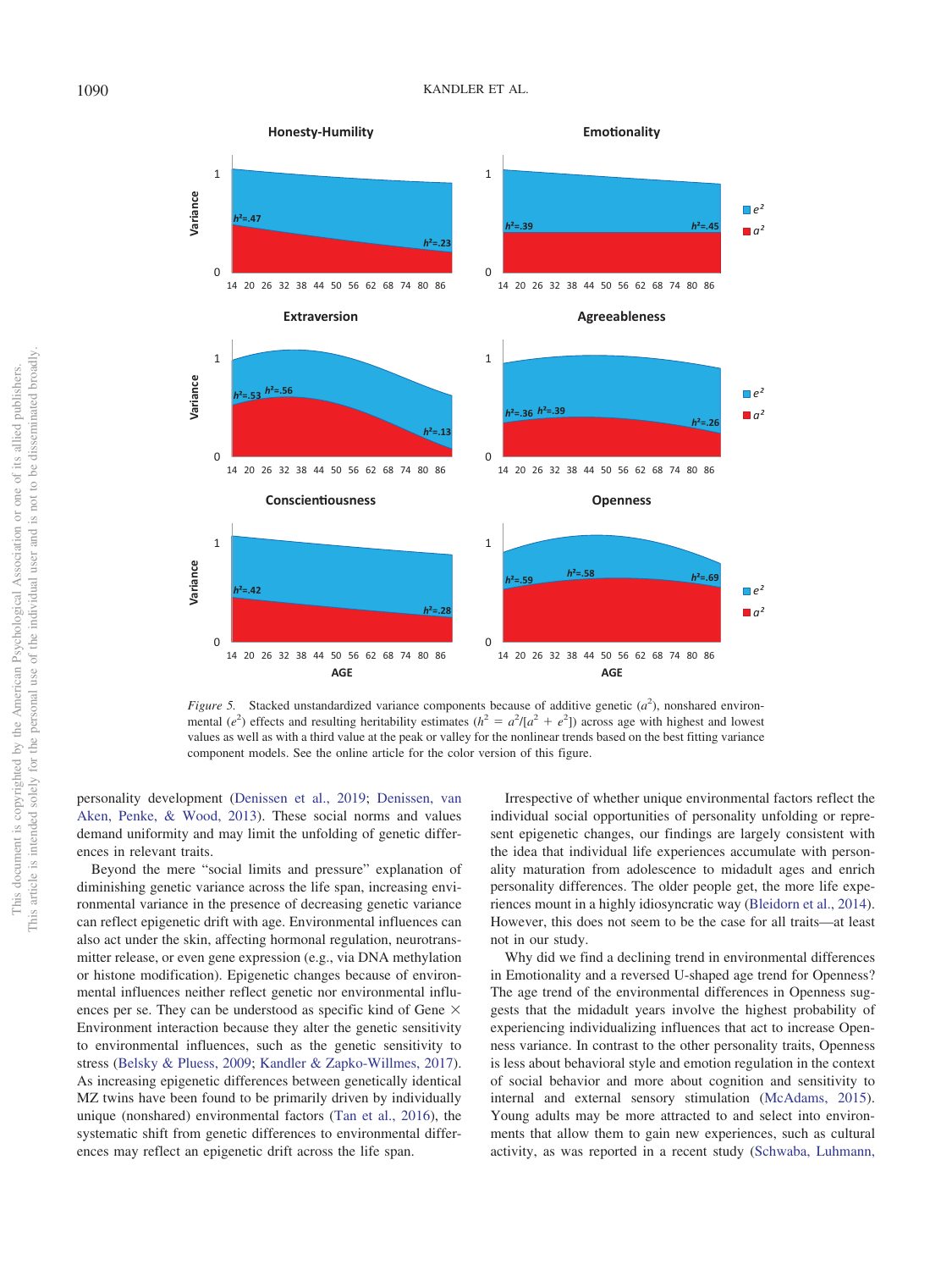Denissen, Chung, & Bleidorn, 2018). The observed increase in genetic variance during the first half of life may reflect active Gene  $\times$  Environment transactions underlying the openness-culture transactions, whereas the parallel increase of individual environmental variance underlying the accentuation of the total variance in Openness may be an accumulation of nonshared chances by twin siblings with increasing age. The attenuation of individual differences in Openness in the second half of life may come along with a general tendency to become less cognitively flexible with age and more conservative, which could increase uniformity.

Why environmental differences in Emotionality decline across age is harder to explain. De Vries and colleagues suggest that Emotionality might partially reflect vigilance against threats to kin (de Vries, Tybur, Pollet, & van Vugt, 2016). If the age and vulnerability of offspring constitute part of the individualizing environment, then we might expect decreased contributions after reproductive years and with offspring's age. However, this account is speculative and should be treated with caution. This finding can also be considered in the light of some important limitations that provides alternative accounts.

#### **Limitations and Future Directions**

Range restriction might have contributed to the decline in environmental components in old age. Even though we corrected for national and gender differences, the size-reduced, partly clinical, and primarily female sample of older adults might come along with a range restriction for individual experiences contributing to trait differences. This might be particularly true for Emotionality, which is associated with several clinical symptoms, and could account for the decline of environmental variance in this trait with age.

In a similar vein, the reduced age range of the adolescent sample with the smallest age of 14 years along with a lower sample size could have led to difficulties to detect a reversed U-shaped age trend for the size of the genetic variance (Hypothesis 3). Previous studies on the ages between childhood and emerging adulthood indicated steeper increasing genetic components at least until mid-adolescence (Kandler, Waaktaar, et al., 2019; Mõttus et al., 2019). The MZ twin correlations in our study that tended to be lower for adolescent twins compared to young adult twins for all traits but Openness pointed to this potential pattern, which could have appeared with more statistical power for this life stage.

Although the differences of reliability estimates based on omegas across age groups were small (see Table 2), they tended to be lower for late adulthood (on average .71 for age  $>65$  vs. for .76 for age  $\leq 65$ ). Despite twin correlations corrected for attenuation because of error of measurement  $(r/\omega)$  yielded trends across age groups comparable to those of the uncorrected twin correlations (see online Supplemental Materials Table 1), we cannot completely rule out that the decline of the variance in old age might be triggered to some degree by lower internal consistency of the personality trait measures for this age group. The lower internal consistency in older age might be because of stronger differentiations of personality in old age. In other words, personality facets could be less strongly related to each other in old age and, thus, the internal consistency of domain-level scales would be lower. Future projects with more gender-balanced samples in old age could take this consideration into account.

Beyond the aforementioned limitations, the cross-sectional design of our cross-cultural twin study raises the possibility that some of the observed age trends might reflect birth-cohort and national effects. However, the observed age trends of declining heritability for most traits are consistent with meta-analytic findings based on longitudinal designs (Briley & Tucker-Drob, 2014; Kandler & Papendick, 2017) that argues against potential cohort effects. Similarly, the age trends of average levels of personality traits in our study are largely consistent with a Canadian study on about 100,000 individuals (Ashton & Lee, 2016), arguing against potential national effects. Nevertheless, because of partly confounding gender, national, and age differences, the correction procedure to adjust for national and sex differences in variance may have resulted in an overcorrection and could have obscured further age trends in the amount of variance and its genetic and environmental components. Thus, future studies with populationbased twin data with respect to age and other important demographics are sorely needed.

## **Conclusions**

Our results suggest that varying heritability estimates for personality traits across the life span are because of different sources that partly differ for different traits and points to unique patterns for each personality trait. For most traits, however, genetic variance tended to decline across age, whereas the reverse was found for the environmental differences. This pattern provides evidence for an increasing relative importance of life experiences contributing to personality differences across the life span. The specific trait patterns of varying genetic and environmental contributions to trait variance suggest different kinds of Gene  $\times$  Environment interplay that are differently important for different traits and in different ages. Or as McAdams puts it (McAdams, 2015, p. 111): "The relationship between genes and environments, therefore, is not much like a meeting of two independent forces (nature vs. nurture) but instead resembles something more like conspiracy. [. . .] genes and environments conspire to make a person, and to shape the traits that structure how that person moves through life . . .<sup>\*</sup>

#### **References**

- Ashton, M. C., & Lee, K. (2007). Empirical, theoretical, and practical advantages of the HEXACO model of personality structure. *Personality and Social Psychology Review, 11,* 150–166. http://dx.doi.org/10.1177/ 1088868306294907
- Ashton, M. C., & Lee, K. (2009). The HEXACO-60: A short measure of the major dimensions of personality. *Journal of Personality Assessment, 91,* 340–345. http://dx.doi.org/10.1080/00223890902935878
- Ashton, M. C., & Lee, K. (2016). Age trends in HEXACO-PI-R selfreports. *Journal of Research in Personality, 64,* 102–111. http://dx.doi .org/10.1016/j.jrp.2016.08.008
- Ashton, M. C., & Lee, K. (2020). Objections to the HEXACO model of personality structure—And why those objections fail. *European Journal of Personality*. Advance online publication. http://dx.doi.org/10.1002/ per.2242
- Ashton, M. C., Lee, K., & de Vries, R. E. (2014). The HEXACO Honesty-Humility, Agreeableness, and Emotionality factors: A review of research and theory. *Personality and Social Psychology Review, 18,* 139–152. http://dx.doi.org/10.1177/1088868314523838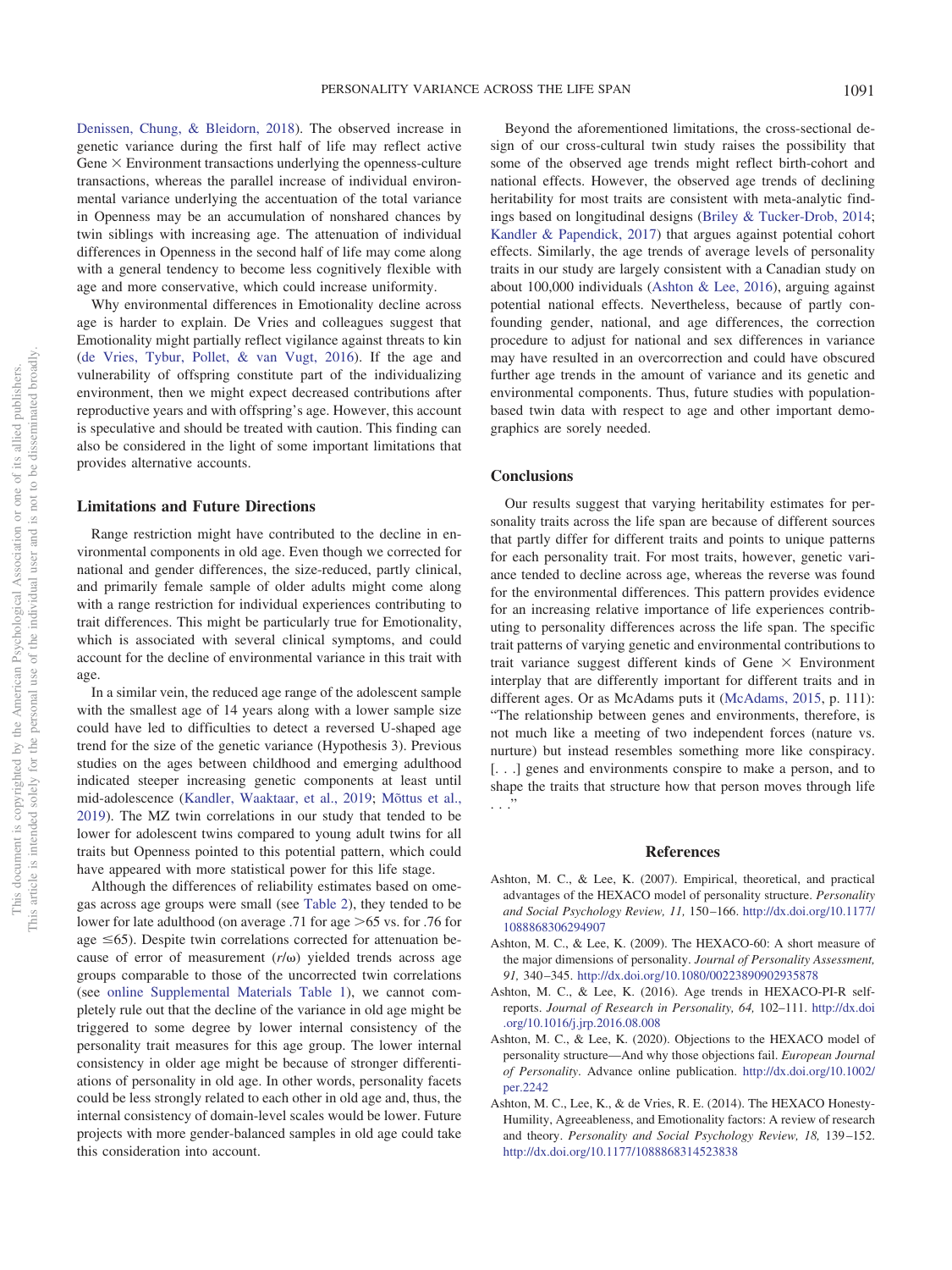- Belsky, J., & Pluess, M. (2009). Beyond diathesis stress: Differential susceptibility to environmental influences. *Psychological Bulletin, 135,* 885–908. http://dx.doi.org/10.1037/a0017376
- Bleidorn, W., Hopwood, C. J., Back, M. D., Denissen, J. J. A., Hennecke, M., Jokela, M.,... Zimmermann, J. (2020). Longitudinal Experience-Wide Association Studies (LEWAS)—A framework for studying personality change. *European Journal of Personality, 34,* 285–300. http:// dx.doi.org/10.1002/per.2247
- Bleidorn, W., Hopwood, C. J., & Lucas, R. E. (2018). Life events and personality trait change. *Journal of Personality, 86,* 83–96. http://dx.doi .org/10.1111/jopy.12286
- Bleidorn, W., Kandler, C., & Caspi, A. (2014). The behavioral genetics of personality development in adulthood: Classic, contemporary, and future trends. *European Journal of Personality, 28,* 244–255. http://dx.doi.org/ 10.1002/per.1957
- Bleidorn, W., Klimstra, T. A., Denissen, J. J. A., Rentfrow, P. J., Potter, J., & Gosling, S. D. (2013). Personality maturation around the world: A cross-cultural examination of social-investment theory. *Psychological Science, 24,* 2530–2540. http://dx.doi.org/10.1177/0956797613498396
- Boker, S., Neale, M., Maes, H., Wilde, M., Spiegel, M., Brick, T.,... Fox, J. (2011). OpenMx: An open source extended structural equation modeling framework. *Psychometrika, 76,* 306–317. http://dx.doi.org/10 .1007/s11336-010-9200-6
- Bratko, D., & Butkovic, A. (2007). Stability of genetic and environmental effects from adolescence to young adulthood: Results of Croatian longitudinal twin study of personality. *Twin Research and Human Genetics, 10,* 151–157. http://dx.doi.org/10.1375/twin.10.1.151
- Bratko, D., Butković, A., & Vukasović Hlupić, T. (2017). Heritability of personality. *Psihologijske Teme, 26,* 1–24. http://dx.doi.org/10.31820/pt .26.1.1
- Briley, D. A., Harden, K. P., Bates, T. C., & Tucker-Drob, E. M. (2015). non-parametric estimates of Gene  $\times$  Environment interaction using local structural equation modeling. *Behavior Genetics, 45,* 581–596. http://dx .doi.org/10.1007/s10519-015-9732-8
- Briley, D. A., Livengood, J., & Derringer, J. (2018). Behavior genetic frameworks of causal reasoning for personality psychology. *European Journal of Personality, 32,* 202–220. http://dx.doi.org/10.1002/per.2153
- Briley, D. A., Livengood, J., Derringer, J., Tucker-Drob, E. M., Fraley, R. C., & Roberts, B. W. (2019). Interpreting behavior genetic models: Seven developmental processes to understand. *Behavior Genetics, 49,* 196–210. http://dx.doi.org/10.1007/s10519-018-9939-6
- Briley, D. A., & Tucker-Drob, E. M. (2014). Genetic and environmental continuity in personality development: A meta-analysis. *Psychological Bulletin, 140,* 1303–1331. http://dx.doi.org/10.1037/a0037091
- Caspi, A., Roberts, B. W., & Shiner, R. L. (2005). Personality development: Stability and change. *Annual Review of Psychology, 56,* 453–484. http://dx.doi.org/10.1146/annurev.psych.55.090902.141913
- Conley, D., Rauscher, E., Dawes, C., Magnusson, P. K. E., & Siegal, M. L. (2013). Heritability and the equal environments assumption: Evidence from multiple samples of misclassified twins. *Behavior Genetics, 43,* 415–426. http://dx.doi.org/10.1007/s10519-013-9602-1
- IBM Corp. (2018). *IBM SPSS Statistics for Windows, Version 26.0*. Armonk, NY: Author.
- De Fruyt, F., Bartels, M., Van Leeuwen, K. G., De Clercq, B., Decuyper, M., & Mervielde, I. (2006). Five types of personality continuity in childhood and adolescence. *Journal of Personality and Social Psychology, 91,* 538–552. http://dx.doi.org/10.1037/0022-3514.91.3.538
- de Moor, M. H. M., Costa, P. T., Terracciano, A., Krueger, R. F., de Geus, E. J. C., Toshiko, T.,... Boomsma, D. I. (2012). Meta-analysis of genome-wide association studies for personality. *Molecular Psychiatry, 17,* 337–349. http://dx.doi.org/10.1038/mp.2010.128
- Denissen, J. J. A., Luhmann, M., Chung, J. M., & Bleidorn, W. (2019). Transactions between life events and personality traits across the adult

lifespan. *Journal of Personality and Social Psychology, 116,* 612–633. http://dx.doi.org/10.1037/pspp0000196

- Denissen, J. J. A., Ulferts, H., Lüdtke, O., Muck, P. M., & Gerstorf, D. (2014). Longitudinal transactions between personality and occupational roles: A large and heterogeneous study of job beginners, stayers, and changers. *Developmental Psychology, 50,* 1931–1942. http://dx.doi.org/ 10.1037/a0036994
- Denissen, J. J. A., Van Aken, M. A. G., Penke, L., & Wood, D. (2013). Self-regulation underlies temperament and personality: An integrative developmental framework. *Child Development Perspectives, 7,* 255– 260. http://dx.doi.org/10.1111/cdep.12050
- de Vries, R. E., Tybur, J. M., Pollet, T. V., & van Vugt, M. (2016). Evolution, situational affordances, and the HEXACO model of personality. *Evolution and Human Behavior, 37,* 407–421. http://dx.doi.org/ 10.1016/j.evolhumbehav.2016.04.001
- Dziak, J. J., Coffman, D. L., Lanza, S. T., Runze, L., & Jermiin, L. S. (2019). Sensitivity and specificity of information criteria. *Briefings in Bioinformatics, 21,* 553–565. http://dx.doi.org/10.1093/bib/bbz016
- Eysenck, H. J., & Eysenck, M. W. (1985). *Personality and individual differences: A natural science approach*. New York, NY: Plenum Press. http://dx.doi.org/10.1007/978-1-4613-2413-3
- Ganiban, J. M., Saudino, K. J., Ulbricht, J., Neiderhiser, J. M., & Reiss, D. (2008). Stability and change in temperament during adolescence. *Journal of Personality and Social Psychology, 95,* 222–236. http://dx.doi .org/10.1037/0022-3514.95.1.222
- Hahn, E., Spinath, F. M., Siedler, T., Wagner, G. G., Schupp, J., & Kandler, C. (2012). The complexity of personality: Advantages of a genetically sensitive multi-group design. *Behavior Genetics, 42,* 221– 233. http://dx.doi.org/10.1007/s10519-011-9493-y
- Hill, W. D., Arslan, R. C., Xia, C., Luciano, M., Amador, C., Navarro, P., . . . Penke, L. (2018). Genomic analysis of family data reveals additional genetic effects on intelligence and personality. *Molecular Psychiatry, 23,* 2347–2362. http://dx.doi.org/10.1038/s41380-017-0005-1
- Hill, W. G., Goddard, M. E., & Visscher, P. M. (2008). Data and theory point to mainly additive genetic variance for complex traits. *PLOS Genetics, 4,* e1000008. http://dx.doi.org/10.1371/journal.pgen.1000008
- Hudziak, J. J., van Beijsterveldt, C. E. M., Bartels, M., Rietveld, M. J. H., Rettew, D. C., Derks, E. M., & Boomsma, D. I. (2003). Individual differences in aggression: Genetic analyses by age, gender, and informant in 3-, 7-, and 10-year-old Dutch twins. *Behavior Genetics, 33,* 575–589. http://dx.doi.org/10.1023/A:1025782918793
- Johnson, A. M., Vernon, P. A., & Feiler, A. R. (2008). Behavioral genetic studies of personality: An introduction and review of the results of 50 years of research. In G. J. Boyle, G. Matthews, & D. H. Saklofske (Eds.), *The sage handbook of personality theory and assessment personality theories and models* (Vol. 1, pp. 145–173). London: Sage. http://dx.doi .org/10.4135/9781849200462.n7
- Kandler, C. (2012). Nature and nurture in personality development: The case of neuroticism and extraversion. *Current Directions in Psychological Science, 21,* 290–296. http://dx.doi.org/10.1177/0963721 412452557
- Kandler, C., Kornadt, A. E., Hagemeyer, B., & Neyer, F. J. (2015). Patterns and sources of personality development in old age. *Journal of Personality and Social Psychology, 109,* 175–191. http://dx.doi.org/10.1037/ pspp0000028
- Kandler, C., & Papendick, M. (2017). Behavior genetics and personality development: A methodological and meta-analytic review. In J. Specht (Ed.), *Personality development across the lifespan* (pp. 473–495). San Diego, CA: Elsevier Academic Press. http://dx.doi.org/10.1016/B978-0- 12-804674-6.00029-6
- Kandler, C., Penner, A., Richter, J., & Zapko-Willmes, A. (2019). The Study of Personality Architecture and Dynamics (SPeADy): A longitudinal and extended twin family study. *Twin Research and Human Genetics, 22,* 548–553. http://dx.doi.org/10.1017/thg.2019.62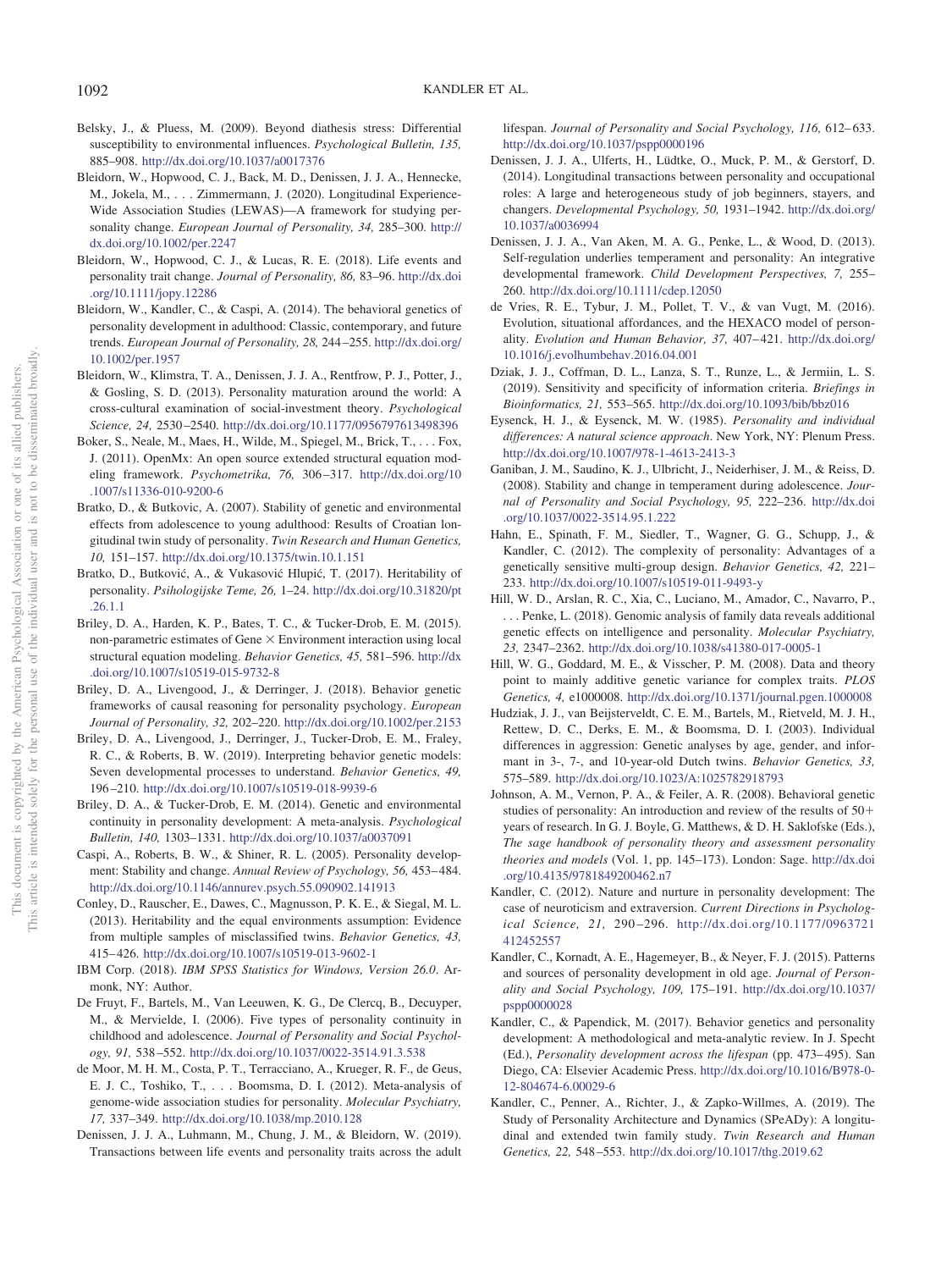- Kandler, C., Richter, J., & Zapko-Willmes, A. (2017). Genetic basis of traits. In V. Zeigler-Hill & T. K. Shackelford (Eds.), *Encyclopedia of personality and individual differences* (pp. 1–13). Cham: Springer International Publishing. http://dx.doi.org/10.1007/978-3-319-28099- 8\_1473-1
- Kandler, C., Richter, J., & Zapko-Willmes, A. (2019). The nature and nurture of HEXACO personality trait differences: An extended twin family study. *Zeitschrift fur Psychologie mit Zeitschrift fur Angewandte Psychologie, 227,* 195–206. http://dx.doi.org/10.1027/2151-2604/ a000378
- Kandler, C., Waaktaar, T., Mõttus, R., Riemann, R., & Torgersen, S. (2019). Unravelling the interplay between genetic and environmental contributions in the unfolding of personality differences from early adolescence to young adulthood. *European Journal of Personality, 33,* 221–244. http://dx.doi.org/10.1002/per.2189
- Kandler, C., & Zapko-Willmes, A. (2017). Theoretical perspectives on the interplay of nature and nurture in personality development. In J. Specht (Ed.), *Personality development across the lifespan* (pp. 101–115). San Diego, CA: Elsevier Academic Press. http://dx.doi.org/10.1016/B978-0- 12-804674-6.00008-9
- Kandler, C., Zapko-Willmes, A., Richter, J., & Riemann, R. (in press). Synergistic and dynamic genotype-environment interplays in the development of personality differences. In J. F. Rauthmann (Ed.), *The handbook of personality dynamics and processes*. San Diego, CA: Elsevier Academic Press.
- Kornadt, A. E., Hagemeyer, B., Neyer, F. J., & Kandler, C. (2018). Sound body, sound mind? The interrelation between health change and personality change in old age. *European Journal of Personality, 32,* 30–45. http://dx.doi.org/10.1002/per.2135
- Lewis, G. J., & Bates, T. C. (2014). How genes influence personality: Evidence from multi-facet twin analyses of the HEXACO dimensions. *Journal of Research in Personality, 51,* 9–17. http://dx.doi.org/10.1016/ j.jrp.2014.04.004
- Lo, M.-T., Hinds, D. A., Tung, J. Y., Franz, C., Fan, C.-C., Wang, Y.,... Chen, C.-H. (2017). Genome-wide analyses for personality traits identify six genomic loci and show correlations with psychiatric disorders. *Nature Genetics, 49,* 152–156. http://dx.doi.org/10.1038/ng.3736
- Loehlin, J. C., & Martin, N. G. (2001). Age changes in personality traits and their heritabilities during the adult years: Evidence from Australian Twin Registry samples. *Personality and Individual Differences, 30,* 1147–1160. http://dx.doi.org/10.1016/S0191-8869(00)00099-4
- Lorenzo-Seva, U., & ten Berge, J. M. F. (2006). Tucker's congruence coefficient as a meaningful index of factor similarity. *Methodology, 2,* 57–64. http://dx.doi.org/10.1027/1614-2241.2.2.57
- Lüdtke, O., Roberts, B. W., Trautwein, U., & Nagy, G. (2011). A random walk down university avenue: Life paths, life events, and personality trait change at the transition to university life. *Journal of Personality and Social Psychology, 101,* 620–637. http://dx.doi.org/10.1037/a0023743
- Lykken, D. T. (2006). The mechanism of emergenesis. *Genes, Brain and Behavior, 5,* 306–310. http://dx.doi.org/10.1111/j.1601-183X.2006 .00233.x
- Maher, B. (2008). Personal genomes: The case of the missing heritability. *Nature, 456,* 18–21. http://dx.doi.org/10.1038/456018a
- McAdams, D. P. (2015). *The art and science of personality development*. New York, NY: Guilford Press.
- McCrae, R. R., & John, O. P. (1992). An introduction to the five-factor model and its applications. *Journal of Personality, 60,* 175–215. http:// dx.doi.org/10.1111/j.1467-6494.1992.tb00970.x
- McGue, M., & Bouchard, T. J., Jr. (1984). Adjustment of twin data for the effects of age and sex. *Behavior Genetics, 14,* 325–343. http://dx.doi .org/10.1007/BF01080045
- Moayyeri, A., Hammond, C. J., Hart, D. J., & Spector, T. D. (2013). The U. K. adult twin registry (TwinsUK Resource). *Twin Research and Human Genetics, 16,* 144–149. http://dx.doi.org/10.1017/thg.2012.89
- Mõttus, R., Briley, D. A., Zheng, A., Mann, F. D., Engelhardt, L. E., Tackett, J. L.,... Tucker-Drob, E. M. (2019). Kids becoming less alike: A behavioral genetic analysis of developmental increases in personality variance from childhood to adolescence. *Journal of Personality and Social Psychology, 117,* 635–658. http://dx.doi.org/10.1037/ pspp0000194
- Mõttus, R., Johnson, W., & Deary, I. J. (2012). Personality traits in old age: Measurement and rank-order stability and some mean-level change. *Psychology and Aging, 27,* 243–249. http://dx.doi.org/10.1037/ a0023690
- Plomin, R. (2013). Child development and molecular genetics: 14 years later. *Child Development, 84,* 104–120. http://dx.doi.org/10.1111/j .1467-8624.2012.01757.x
- Plomin, R., DeFries, J. C., Knopik, V. S., & Neiderhiser, J. M. (2016). Top 10 replicated findings from behavioral genetics. *Perspectives on Psychological Science, 11,* 3–23. http://dx.doi.org/10.1177/17456916 15617439
- Polderman, T. J. C., Benyamin, B., de Leeuw, C. A., Sullivan, P. F., van Bochoven, A., Visscher, P. M., & Posthuma, D. (2015). Meta-analysis of the heritability of human traits based on fifty years of twin studies. *Nature Genetics, 47,* 702–709. http://dx.doi.org/10.1038/ng.3285
- Purcell, S. (2002). Variance components models for gene-environment interaction in twin analysis. *Twin Research and Human Genetics, 5,* 554–571. http://dx.doi.org/10.1375/136905202762342026
- R Core Team. (2020). R: A language and environment for statistical computing. R Foundation for Statistical Computing. Retrieved from https://www.R-project.org/
- Revelle, W. (2019). Package 'psych': Procedures for psychological, psychometric, and personality research. (R package version 1.1.12). Retrieved from https://cran.r-project.org/package=psych
- Riemann, R., Angleitner, A., & Strelau, J. (1997). Genetic and environmental influences on personality: A study of twins reared together using the self- and peer report NEO-FFI scales. *Journal of Personality, 65,* 449–475. http://dx.doi.org/10.1111/j.1467-6494.1997.tb00324.x
- Roberts, B. W., Caspi, A., & Moffitt, T. E. (2003). Work experiences and personality development in young adulthood. *Journal of Personality and Social Psychology, 84,* 582–593. http://dx.doi.org/10.1037/0022-3514 .84.3.582
- Roberts, B. W., & Robins, R. W. (2004). Person-Environment Fit and its implications for personality development: A longitudinal study. *Journal of Personality, 72,* 89–110. http://dx.doi.org/10.1111/j.0022-3506.2004 .00257.x
- Roberts, B. W., Walton, K. E., Bogg, T., & Caspi, A. (2006). Deinvestment in work and non-normative personality trait change in young adulthood. *European Journal of Personality, 20,* 461–474. http://dx.doi .org/10.1002/per.607
- Roberts, B. W., Walton, K. E., & Viechtbauer, W. (2006). Patterns of mean-level change in personality traits across the life course: A metaanalysis of longitudinal studies. *Psychological Bulletin, 132,* 1–25. http://dx.doi.org/10.1037/0033-2909.132.1.1
- Scarr, S. (1992). Developmental theories for the 1990s: Development and individual differences. *Child Development, 63,* 1–19. http://dx.doi.org/ 10.2307/1130897
- Scarr, S., & McCartney, K. (1983). How people make their own environments: A theory of genotype greater than environment effects. *Child Development, 54,* 424–435. http://dx.doi.org/10.2307/1129703
- Schaie, K. W. (1965). A general model for the study of developmental problems. *Psychological Bulletin, 64,* 92–107. http://dx.doi.org/10.1037/ h0022371
- Schwaba, T., Luhmann, M., Denissen, J. J. A., Chung, J. M., & Bleidorn, W. (2018). Openness to experience and culture-openness transactions across the lifespan. *Journal of Personality and Social Psychology, 115,* 118–136. http://dx.doi.org/10.1037/pspp0000150